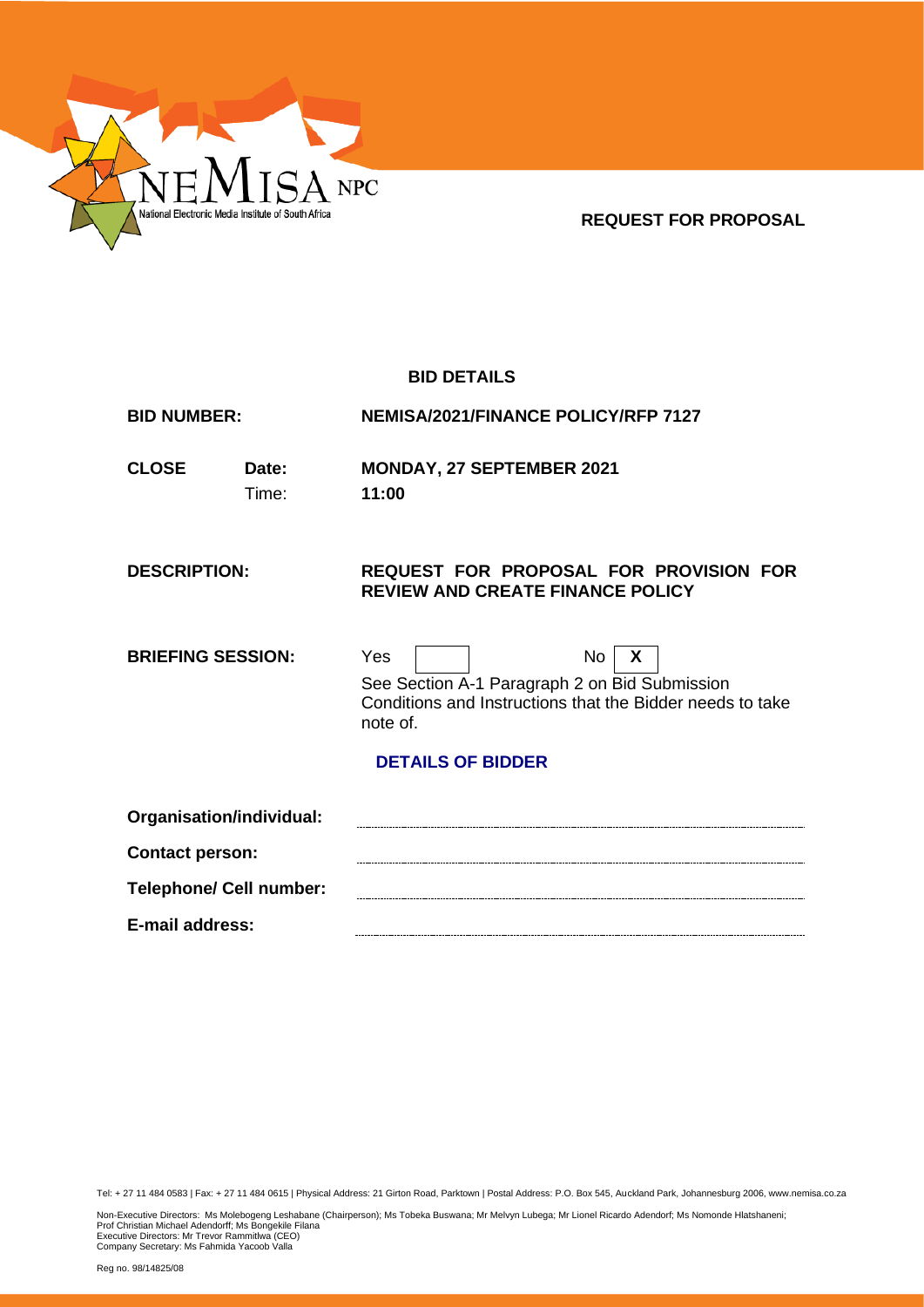Glossary

# **GLOSSARY**

| Award                | Conclusion of the procurement process and final notification to the<br>effect to the successful bidder                                                                                                                         |
|----------------------|--------------------------------------------------------------------------------------------------------------------------------------------------------------------------------------------------------------------------------|
| <b>B-BBEE</b>        | Broad-based Black Economic Empowerment in terms of the<br>Broad-based Black Economic Empowerment Act, 2003 (Act No.<br>53 of 2003) and the Codes of Good Practice issued thereunder by<br>the Department of Trade and Industry |
| <b>Bid</b>           | Written offer in a prescribed or stipulated form in response to an<br>invitation by NEMISA for the provision of goods, works or services                                                                                       |
| Contractor           | Organisation with whom NEMISA will conclude a contract and<br>potential service level agreement subsequent to the final award of<br>the contract based on this Request for Bid                                                 |
| Core Team            | The core team are those members who fill the non-administrative<br>positions against which the experience will be measured.                                                                                                    |
| dti                  | Department of Trade and Industry                                                                                                                                                                                               |
| <b>EME</b>           | Exempted Micro Enterprise in terms of the Codes of Good<br>Practice                                                                                                                                                            |
| GCC                  | <b>General Conditions of Contract</b>                                                                                                                                                                                          |
| IP                   | <b>Intellectual Property</b>                                                                                                                                                                                                   |
| <b>NEMISA</b>        | National Electronic Media Institute of South Africa (SOC) Ltd                                                                                                                                                                  |
| <b>Original Bid</b>  | Original document signed in ink, or                                                                                                                                                                                            |
|                      | Copy of original document signed in ink, or                                                                                                                                                                                    |
|                      | Submitted Facsimile of original document signed in ink                                                                                                                                                                         |
| Originally certified | To comply with the principle of originally certified, a document<br>must be both stamped and signed in original ink by a<br>commissioner of oaths.                                                                             |
| <b>SCM</b>           | Supply Chain Management                                                                                                                                                                                                        |
| <b>SLA</b>           | Service Level Agreement                                                                                                                                                                                                        |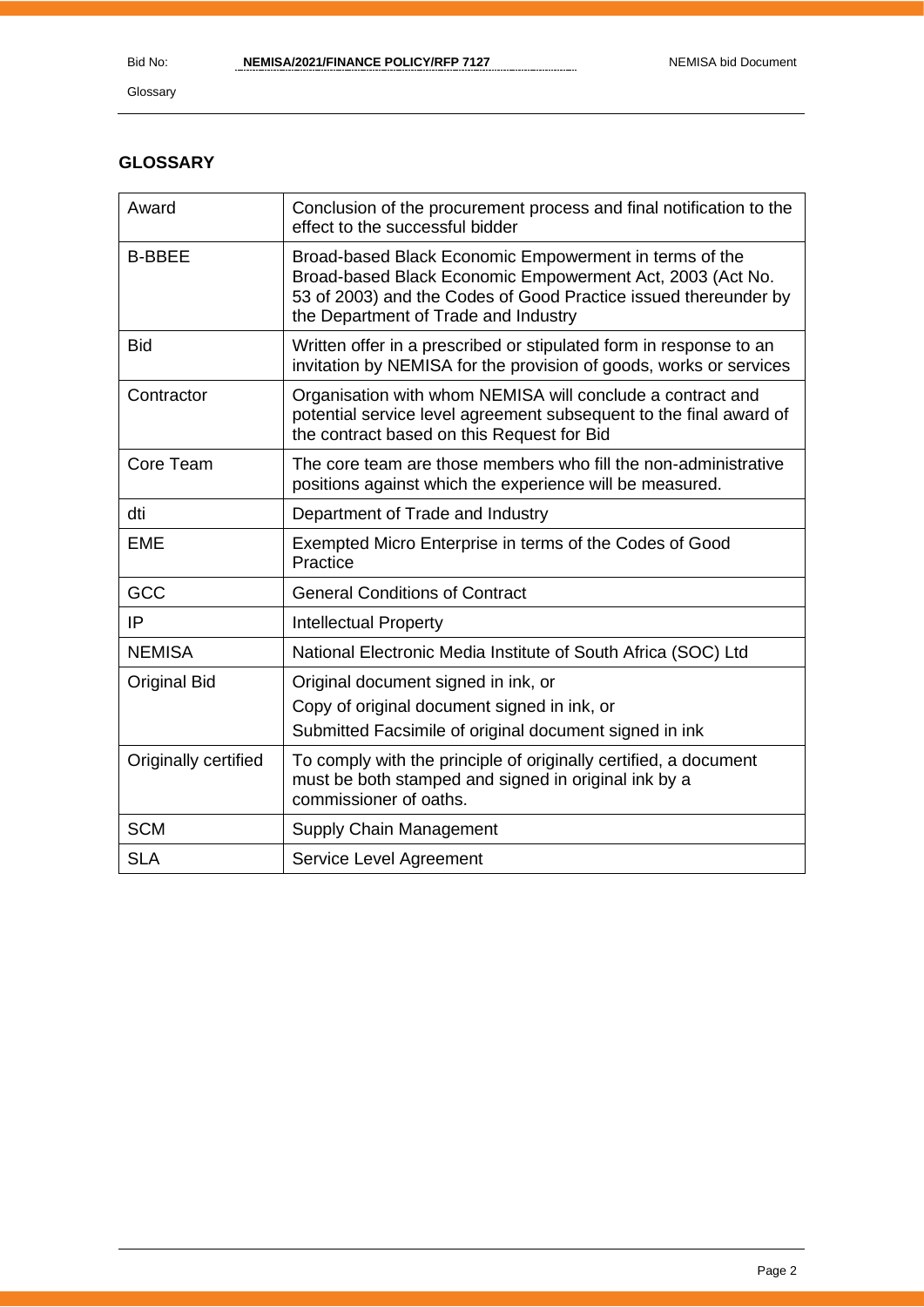Content Page

#### **DOCUMENTS IN THIS BID DOCUMENT PACK**

Bidders are to ensure that they have received all pages 33 of this document, which consist of the following sections:

#### **SECTION A**

**Note: Documents in this section are for information to/instruction of bidders and must not be returned with bids.**

- Section A 1: Bid Submission Conditions and Instructions
- □ Section A 2: Terms of Reference
- $\Box$  Section A 3: Evaluation Process/Criteria
- Section A 4: Contract Form (Rendering of Services) (Parts 1 & 2)/Letter of Acceptance/Formal Contract (The pro forma contract is only included for Bidders to take note of the contents of the contract that will be entered into with the successful contractor)

#### **SECTION B**

#### **Note: Documents in this section must be completed and returned or supplied with bids.**

- Section B 1: Special Conditions of Bid and Contract: Special conditions that the Bidder needs to accept
- **C** Section B 2: Declaration of Interest
- $\Box$  Section B 3: Declaration of Bidder's past SCM practices
- □ Section B 4: Certificate of Independent Bid Determination
- □ Section B 5: Preference Points Claim Form in terms of the Preferential Procurement Regulations, 2011
- **D** Section B 6: Invitation to Bid
- Section B 7: Pricing Schedule (Professional Services)
- □ Section B 8: CV Template Guideline/Compulsory CV template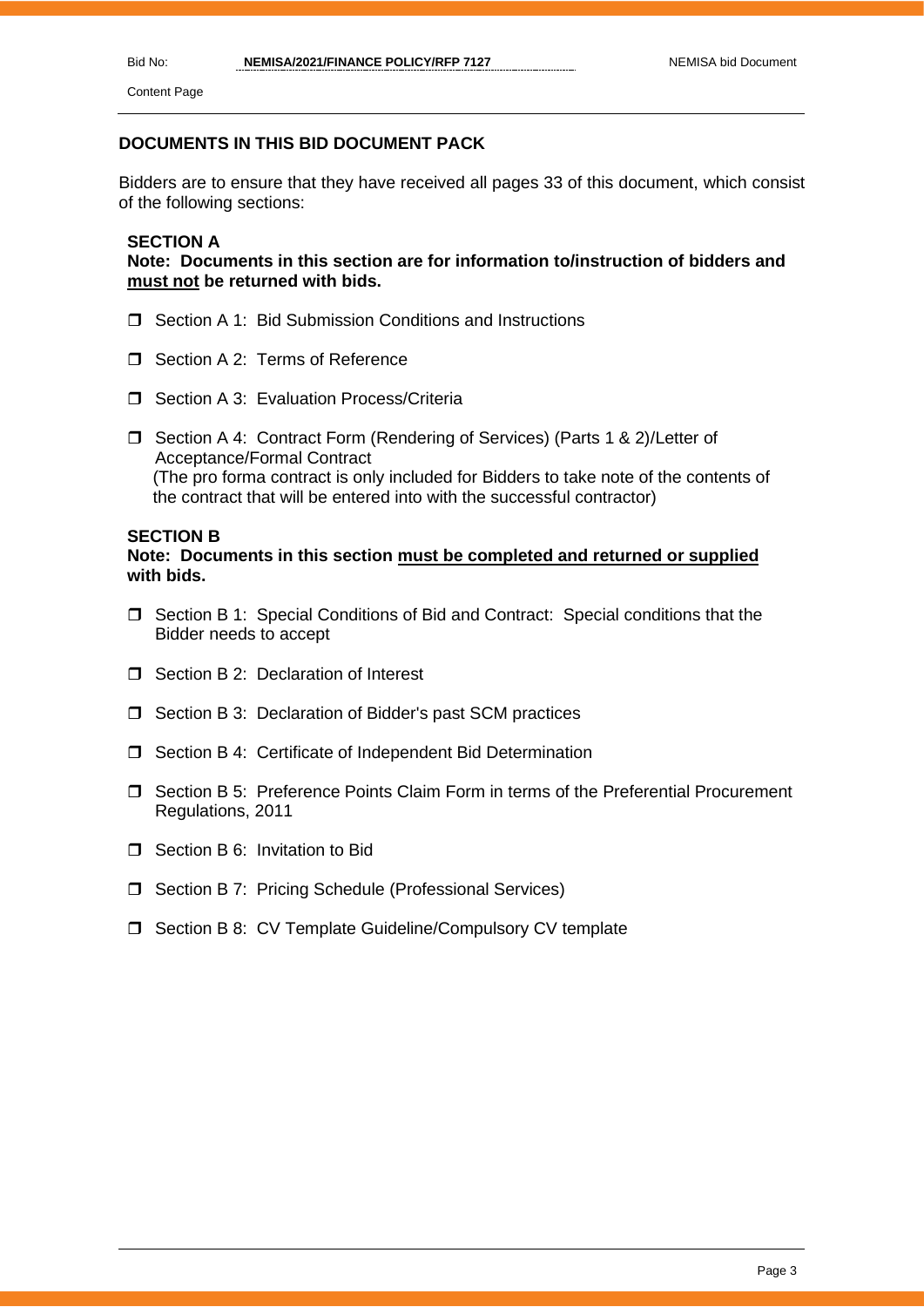# **SECTION A**

(This section must not be returned as part of the bid document)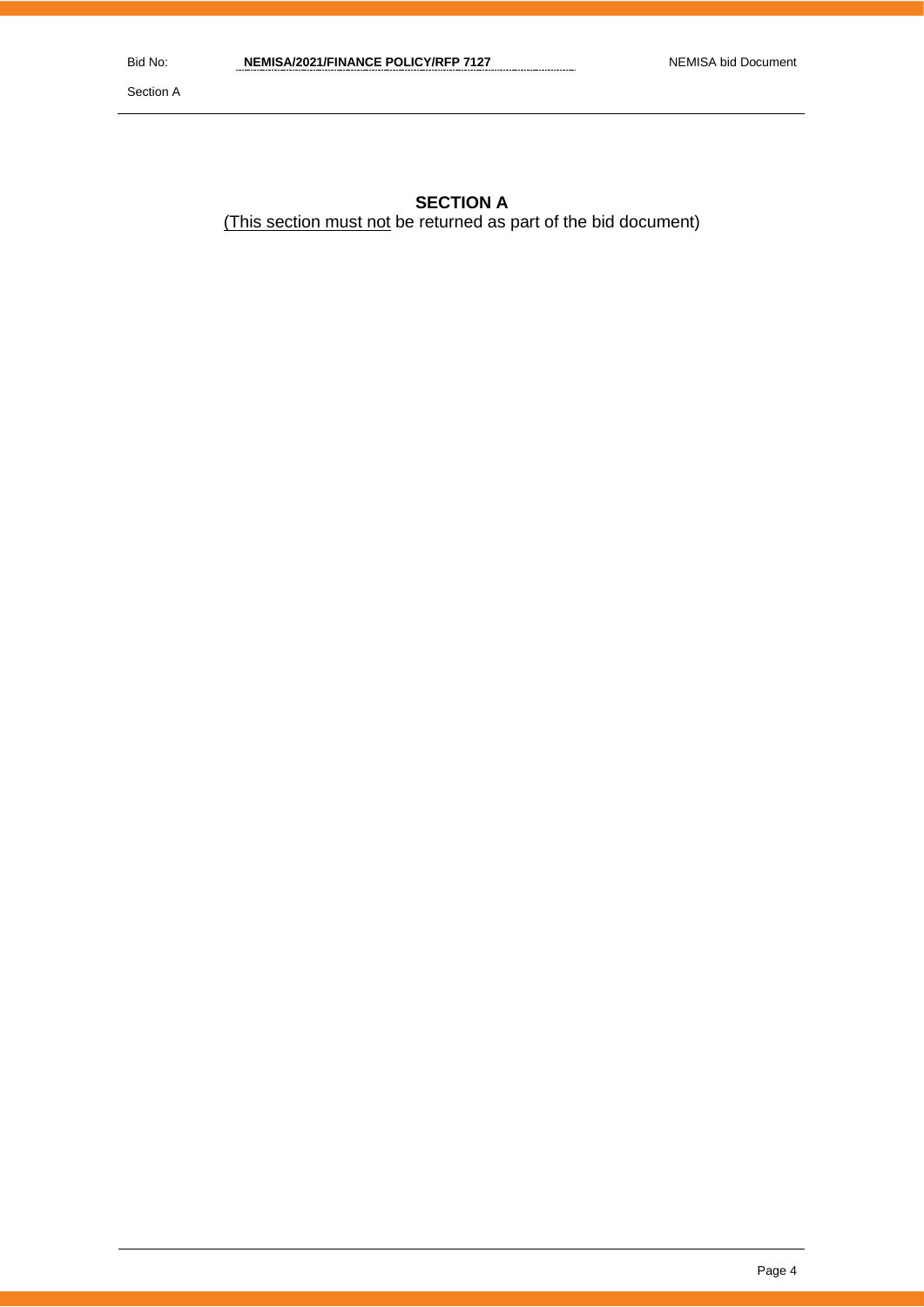Section A 1: Bid Submission Conditions and Instructions

# **BID SUBMISSION CONDITIONS AND INSTRUCTIONS**

# **CONDITIONS AND INSTRUCTIONS THAT BIDDERS NEED TO TAKE NOTE OF**

#### **1 FRAUD AND CORRUPTION**

1.1 All providers are to take note of the implications of contravening the Prevention and Combating of Corrupt Activities Act, Act No 12 of 2004 and any other Act applicable.

#### 2 **BRIEFING SESSION.**

2.1 No briefing session will be held.

#### **3 CLARIFICATIONS/ QUERIES**

3.1 Any clarification required by a bidder regarding the meaning or interpretation of the Terms of Reference, or any other aspect concerning the bid, is to be requested in writing (letter, facsimile or e-mail) from SCM Manager by not later than Thursday, 23 September 2021. A reply will be forwarded within three (3) working days. Telephonic requests for clarification will not be accepted. If appropriate, the clarifying information will be made available to all Bidders by e-mail only. The bid number should be mentioned in all correspondence.

> Contact details for SCM Manager: Facsimilee: 011 484 0615 Telephone: 011 484 0583 E-Mail: [Hensonm@nemisa.co.za](mailto:Hensonm@nemisa.co.za)

#### **4 SUBMITTING BIDS**

4.1 One (1) original document must be handed in/delivered to:

**\*** EMAIL ADDRESS: Scm@nemisa.co.za

# **5 LATE BIDS**

5.1 Bids received late shall not be considered. A bid will be considered late if it arrived even one second after 11:00 or any time thereafter. The tender (bid) box shall be closed at exactly 11:00 and bids arriving late will not be considered under any circumstances. Bids received late shall be returned unopened to the bidder. Bidders are therefore strongly advised to ensure that bids be despatched allowing enough time for any unforeseen events that may delay the delivery of the bid.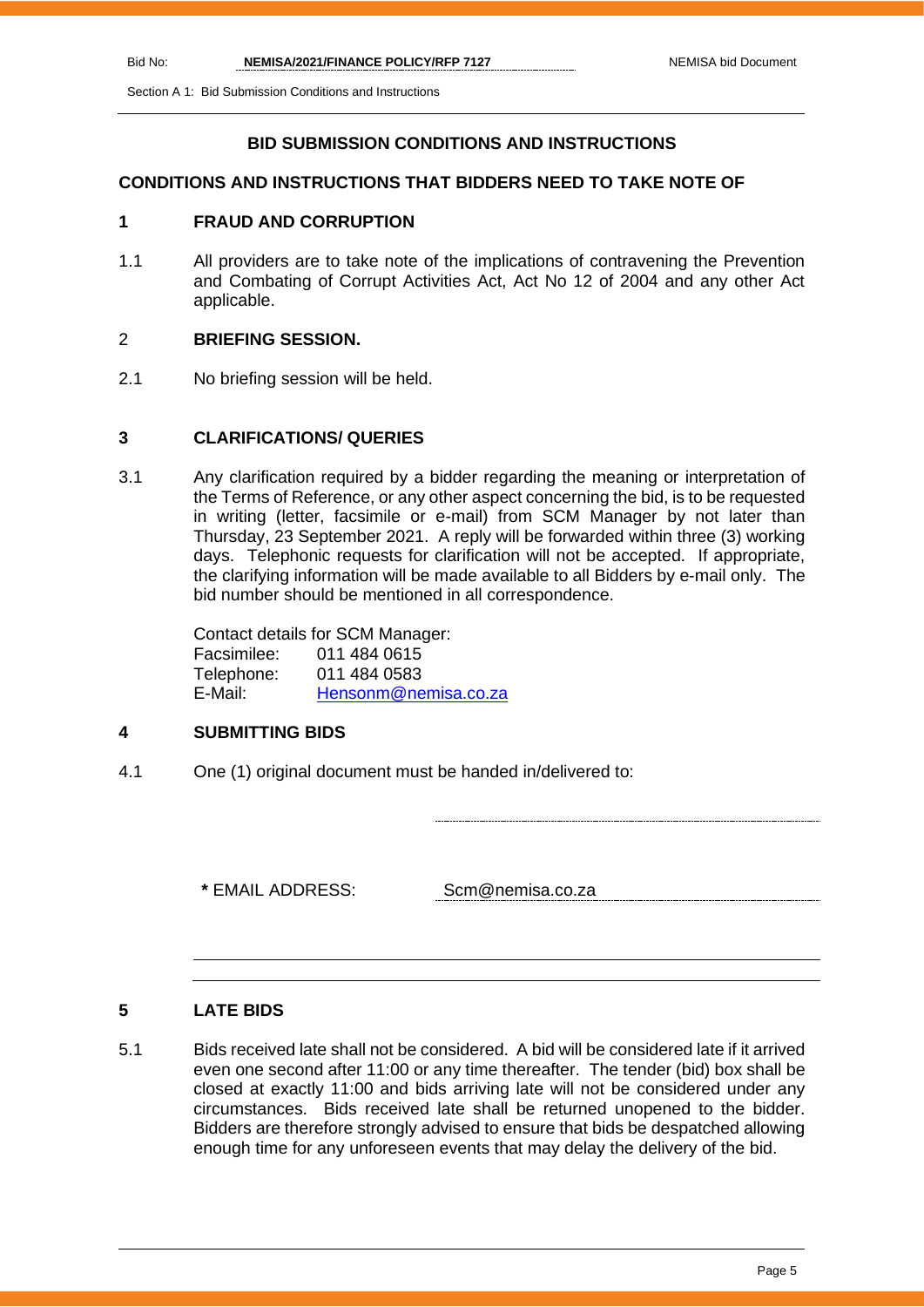Section A 1: Bid Submission Conditions and Instructions

- 5.2 The official Telkom time, which can be observed by dialling 1026 from any phone, will be used to verify the exact closing time.
- 5.3 Bids sent to the NEMISA via normal post or any other mechanism shall be deemed to be received at the date and time of arrival at the NEMISA premises (tender/bid box or reception). Bids received at the physical address after the closing date and time of the bid, shall therefore be deemed to be received late.

#### **6 PAYMENTS**

- 6.1 NEMISA will pay the Contractor the fees set out in the final contract according to the table of deliverables. No additional amounts will be payable by the NEMISA to the Contractor.
- 6.1.1 The Contractor shall from time to time during the duration of the contract, invoice NEMISA for the services rendered.
- 6.1.2 The invoice must be accompanied by supporting source document(s) containing detailed information, as NEMISA may reasonably require, for the purposes of establishing the specific nature, extent and quality of the services which were undertaken by the Contractor.
- 6.1.3 No payment will be made to the Contractor unless an original tax invoice complying with section 20 of the VAT Act No 89 of 1991, as amended, has been submitted to NEMISA.
- 6.1.4 Payment shall be made by bank transfer into the Contractor's back account normally 30 days after receipt of an acceptable, original, valid tax invoice. Money will only be transferred into a South African bank account. (Banking details must be submitted as soon as the bid is awarded).
- 6.2 The Contractor shall be responsible for accounting to the appropriate authorities for its income tax, VAT or other moneys required to be paid in terms of the applicable law.

# **7 GENERAL CONDITIONS OF CONTRACT**

7.1 The General Conditions of Contract must be accepted. The GCC can be downloaded from the Treasury Website. Please refer to the link below:

> [http://www.treasury.gov.za/divisions/ocpo/sc/GeneralConditions/General%20Co](http://www.treasury.gov.za/divisions/ocpo/sc/GeneralConditions/General%20Conditions%20of%20Contract.pdf) [nditions%20of%20Contract.pdf](http://www.treasury.gov.za/divisions/ocpo/sc/GeneralConditions/General%20Conditions%20of%20Contract.pdf)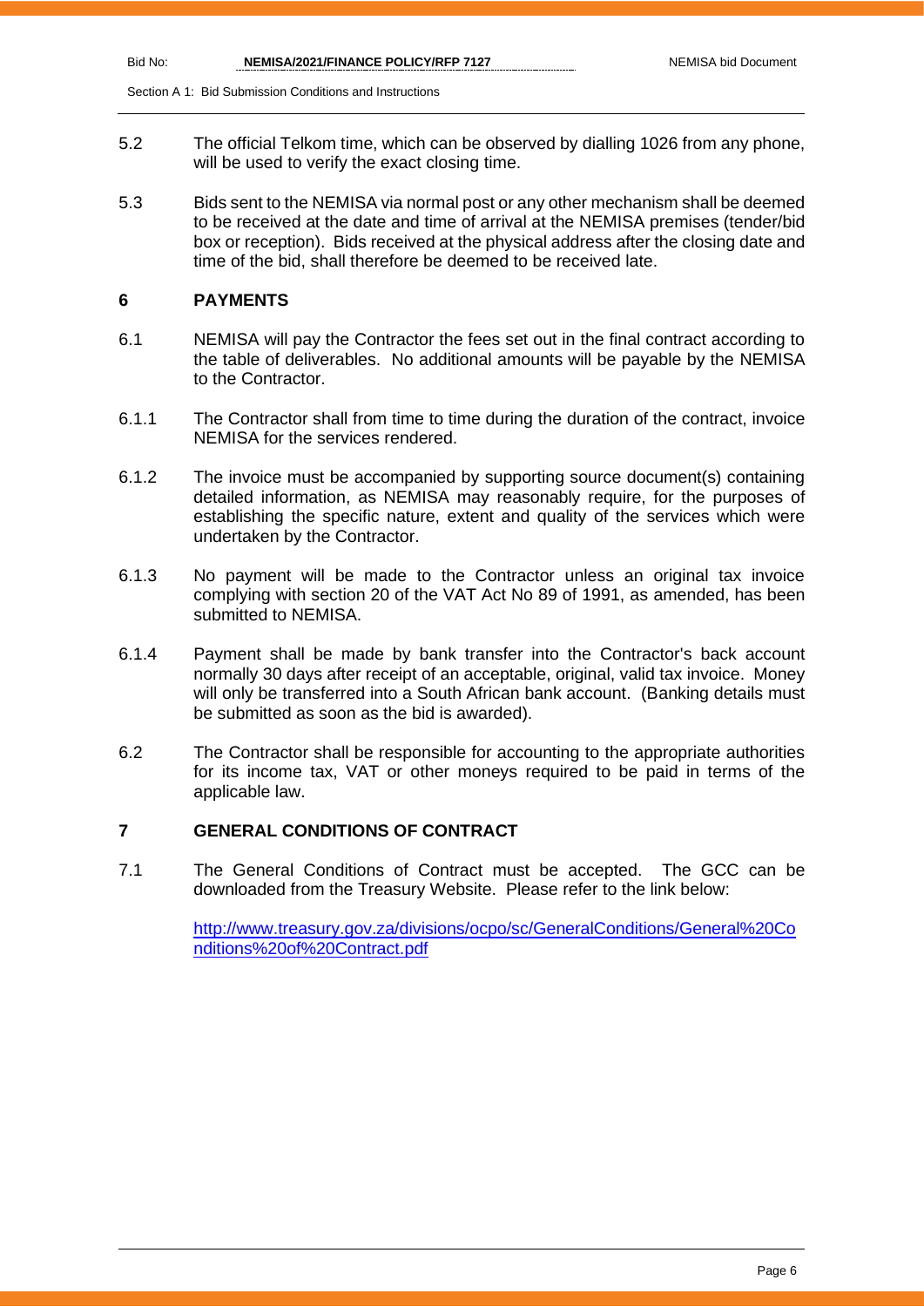Section A 2: Terms of Reference

# **TERMS OF REFERENCE (TOR)**

# **TERMS OF REFERENCE (TOR)**

# **SOURCING A SERVICE PROVIDER TO REVIEW AND CREATE OF FINANCE POLICY**

#### **1. INTRODUCTION**

The National Electronic Media Institute of South Africa was established as a non-profit institute for education in terms of the Companies Act (1973) and is listed as a schedule 3A public entity in terms of the Public Finance Management Act (1999).

NEMISA derives its mandate from the Department of Communications and Digital Technologies (DCDT), and DCDT's constitutional function is digitally skilling the nation for equitable prosperity and global competitiveness.

# **1. PURPOSE**

NEMISA Finance unit is looking for the services of review and create Finance Operational Policies aligned with all National Treasury prescripts, analyse current Finance policy/process and procedures, advice on Best Practice, Create Standard Operating Procedures (SOPs) and propose options for solutions to be implemented.

# **2. SCOPE OF WORK**

# **2.1 Tasks and duties**

- Gathering, documenting and analysing business requirements using standard approaches, e.g., workshops, user observation, document reviews etc.
- Researching and assessing current processes, technologies and systems to gain an understanding of the problems and challenges to be overcome.
- Report regularly and update on progress of initiatives and Communicate the approved business requirements (BR) to the stakeholders, process owners/users and project team members.
- Review current processes and advise on alignment to National Treasury prescripts and Public Sector Procurement Best Practices.
- Review/Creation Finance policy and SOP aligned to National Treasury SCM prescripts and checklist to support business operation.
- Share information on potential methods and technologies to support organisation performance
- Recommend solutions for continuous improvement.
- Maintain accurate record and documentation of useful information for reference purposes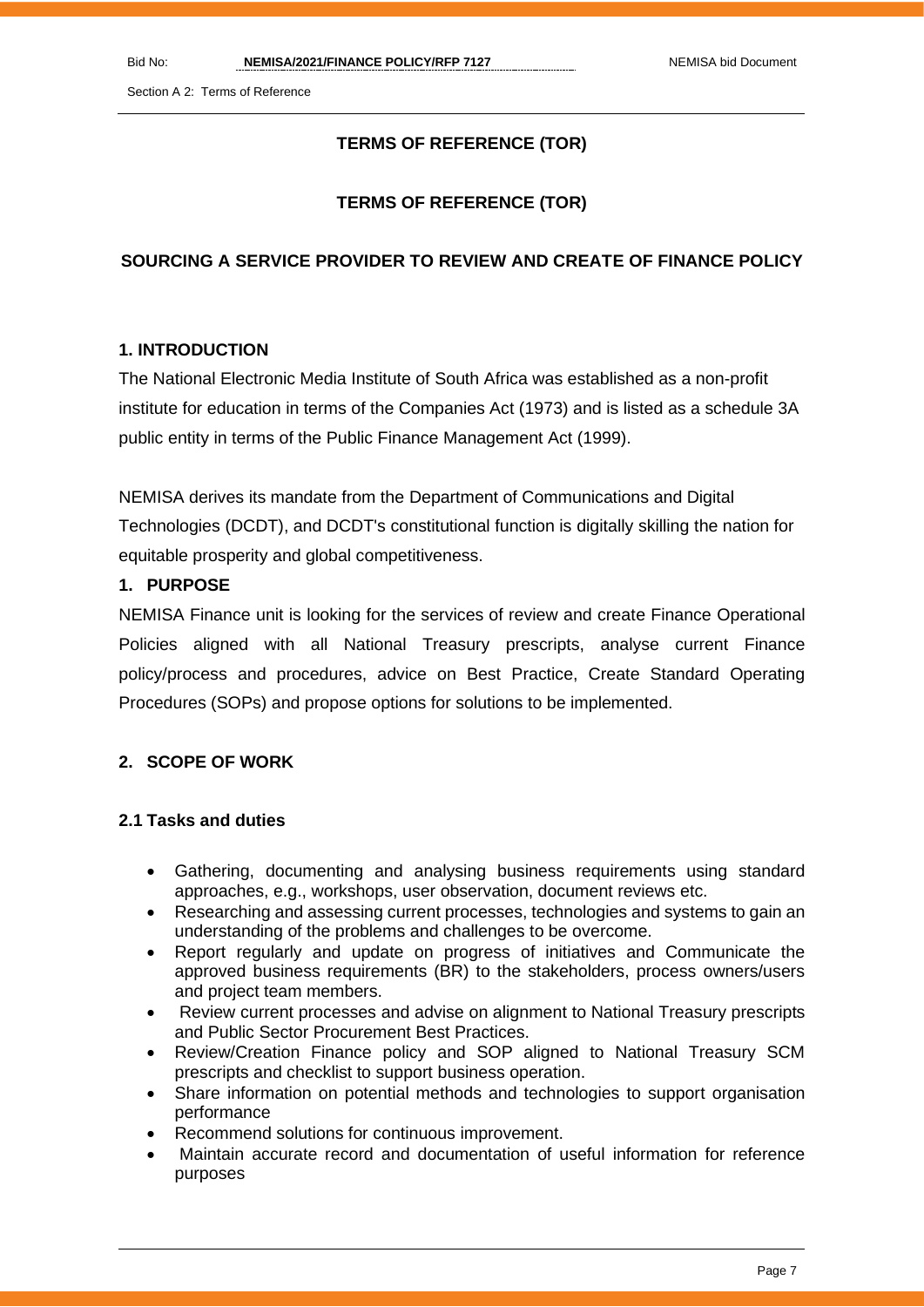Section A 2: Terms of Reference

# **2.2 Deliverables**

- Finance Policy
- Finance standard operating procedures
- Templates
- Finance process checklists

#### **The following policies and procedures but not be limited are to be developed:**

| No.                     | <b>Policy name</b>                                  | <b>Existing</b><br><b>Policy</b><br>requiring | <b>New Policy</b><br>requiring<br>creation |
|-------------------------|-----------------------------------------------------|-----------------------------------------------|--------------------------------------------|
|                         |                                                     | review                                        |                                            |
| 1<br>$\overline{2}$     | Debtor's policy<br>Creditor's policy                | X                                             |                                            |
| 3                       |                                                     | X                                             |                                            |
| $\overline{4}$          | Gifts, Donations and sponsorships                   | X                                             |                                            |
|                         | Retention of Records policy                         | X                                             |                                            |
| 5                       | Membership and subscription                         | <b>X</b>                                      |                                            |
| $\,6$<br>$\overline{7}$ | <b>Subsequent events Policy</b>                     | X                                             |                                            |
|                         | Business, Travel, subsistence and                   | X                                             |                                            |
|                         | <b>Entertainment Policy</b>                         |                                               |                                            |
| 8                       | <b>Payroll Policy</b>                               | X                                             |                                            |
| $\boldsymbol{9}$        | <b>Revenue Policy</b>                               | X                                             |                                            |
| 10                      | Bank and Cash management Policy                     | X                                             |                                            |
| 11                      | <b>Budget Policy</b>                                | X                                             |                                            |
| 12                      | Landline telephone and cell phone/3G Card<br>Policy | X                                             |                                            |
| 13                      | <b>Asset management Policy</b>                      | X                                             |                                            |
| 14                      | Petty cash Policy                                   | X                                             |                                            |
| 15                      | Impairment methodology                              | X                                             |                                            |
| 16                      | Journals Standard operating procedures              | X                                             |                                            |
| 17                      | General ledgers review operating procedures         | X                                             |                                            |
| 18                      | Annual Financial statement review checklist         | X                                             |                                            |
| 19                      | Business expense reimbursement                      |                                               | X                                          |
| 20                      | Accounting for commitments and contingencies        |                                               | X                                          |
| 21                      | Financial system access                             |                                               | X                                          |
| 22                      | Credit card                                         |                                               | X                                          |
| 23                      | Staff advances for Work Expenditure                 |                                               | X                                          |
| 24                      | <b>Financial Instruments</b>                        |                                               | X                                          |

**It is expected that the successful service provider also advises NEMISA of important policies and procedures that may be omitted for inclusion.** 

- **3.** Required Qualifications
	- Honours/postgraduate in Accounting, or in a related discipline
	- Following Certificates will be considered as an added advantage - Project management
		- Business Process Management or Notations
		- Affiliation to professional body regulating the accounting profession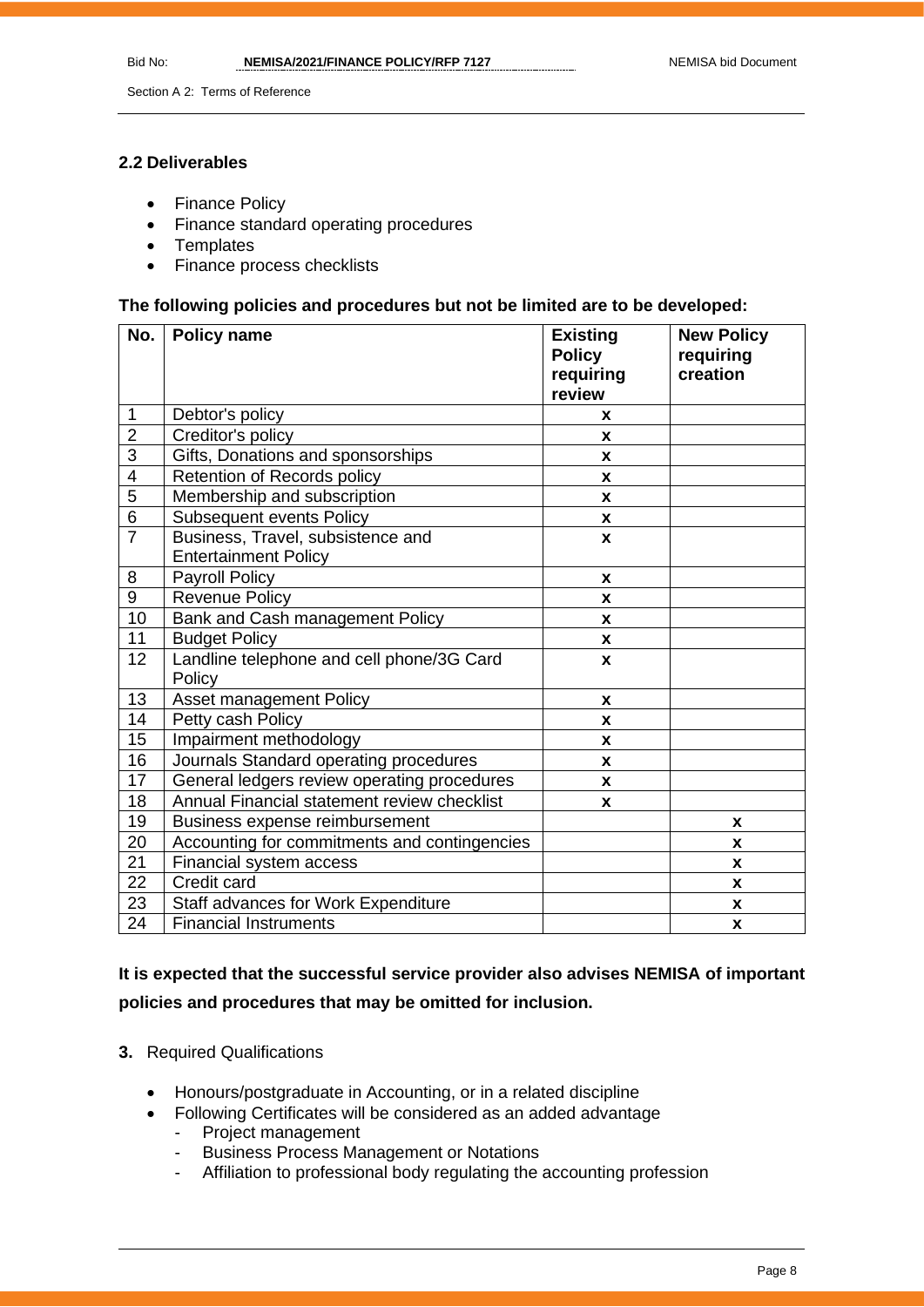Section A 2: Terms of Reference

**4.** Required experience, knowledge, and exposure

4.1 Experience in:

- Minimum of 8 years of which 4 years must be in the public sector in Finance management (4 years in Public sector experience is a prequalification criterion, failure will be immediate disqualification)
- Proven ability to build strong working relationships working with multi-disciplinary teams
- Excellent analytical and proven problem-solving ability, data analysis, and systems analysis
- Experience in process improvement and business process re-engineering
- Excellent communication and interpersonal skills
- Effective stakeholder management skills
- Understanding National Treasury prescripts that guide SCM.

# **4.2 Knowledge of:**

• Business Proposals - Methods and techniques for preparing and presenting Public

Sector Finance management process,

• Articulating how the application of Finance management impacts policies and business objectives and the supporting Business.

• Value Chain Concepts - The complete sequence of Public Sector Finance management activities process, generate acceptable Standard Operating Procedure

# **4.3. Exposure to:**

- PFMA,
- National Treasury Regulations,
- National Treasury Instruction and Practice Notes,
- GRAP
- And any other applicable Public Sector SCM guidelines and prescripts, and
- Project Management best practices.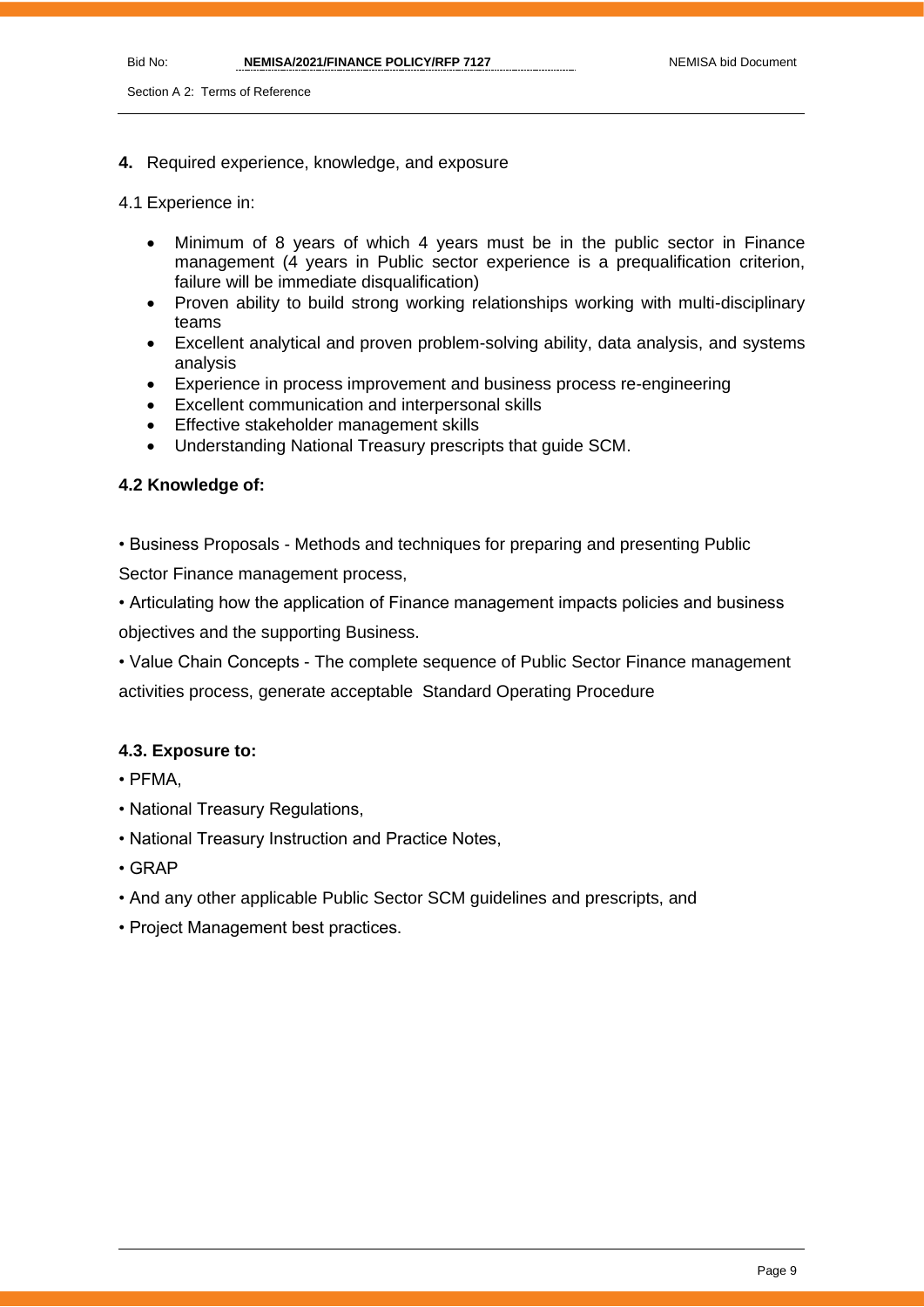Section A 3: Evaluation Process/ Criteria

# **ALL BIDDERS MUST TAKE NOTE OF THE EVALUATION PROCESS THAT WILL BE FOLLOWED**

# **1 EVALUATION PROCESS**

# **1.1 COMPLIANCE WITH MINIMUM REQUIREMENTS**

1.1.1 All bids duly lodged as specified in the Request for Bid will be examined to determine compliance with bid requirements and conditions. Bids with obvious deviations from the requirements/conditions will be eliminated from further consideration.

> Failure to comply with or submit any one of the following items, will render a bid nonresponsive and will not be evaluated further.

| <b>Referenc</b> |                                                     |     | <b>Compliant?</b> |  |
|-----------------|-----------------------------------------------------|-----|-------------------|--|
| e               | <b>Description</b>                                  | YES | <b>NO</b>         |  |
| Part 1          | Signed Special Conditions of Bid and Contract       |     |                   |  |
| Part 2          | <b>Tax Compliance Requirements</b>                  |     |                   |  |
| Part 3          | Completed and signed Declaration of Interest        |     |                   |  |
| Part 4          | Completed and signed Declaration of Bidder's past   |     |                   |  |
|                 | Supply Chain Management practices                   |     |                   |  |
| Part 5          | Completed and signed Certificate of Independent Bid |     |                   |  |
|                 | Determination                                       |     |                   |  |
| Part 7          | Completed and signed Invitation to Bid              |     |                   |  |
| Part 8          | Completed Pricing Schedule in the prescribed format |     |                   |  |
| Part 12         | Proof of registration on the CSD                    |     |                   |  |

# **1.2 DETERMINATION OF SCORE FOR FUNCTIONALITY**

1.2.1 The evaluation criteria and weights for functionality as indicated in the table in below, will apply.

| <b>FUNCTIONAL CRITERIA</b>                                                                                                                                                                    | <b>MAXIMUM TO</b><br><b>BE AWARDED</b> |
|-----------------------------------------------------------------------------------------------------------------------------------------------------------------------------------------------|----------------------------------------|
| $\Box$<br>Required Qualifications (of resources to be assigned - CVs detailing<br>competency, Certified copies of the qualifications, and ID).<br><b>Team/Project Leader's Qualifications</b> |                                        |
| Honours/postgraduate in Accounting, or in a related discipline. (15)<br>Project management (2)                                                                                                | 25                                     |
| Business Process Management or Notations (2)                                                                                                                                                  |                                        |
| Affiliation to professional body regulating the accounting profession<br>$\bullet$<br>(6)                                                                                                     |                                        |
| Specific experience demonstrated of the core team<br>□                                                                                                                                        | 35                                     |
| • 8 and above years' experience (35)                                                                                                                                                          |                                        |
| -Audit experience in business process/Finance policy review(10)                                                                                                                               |                                        |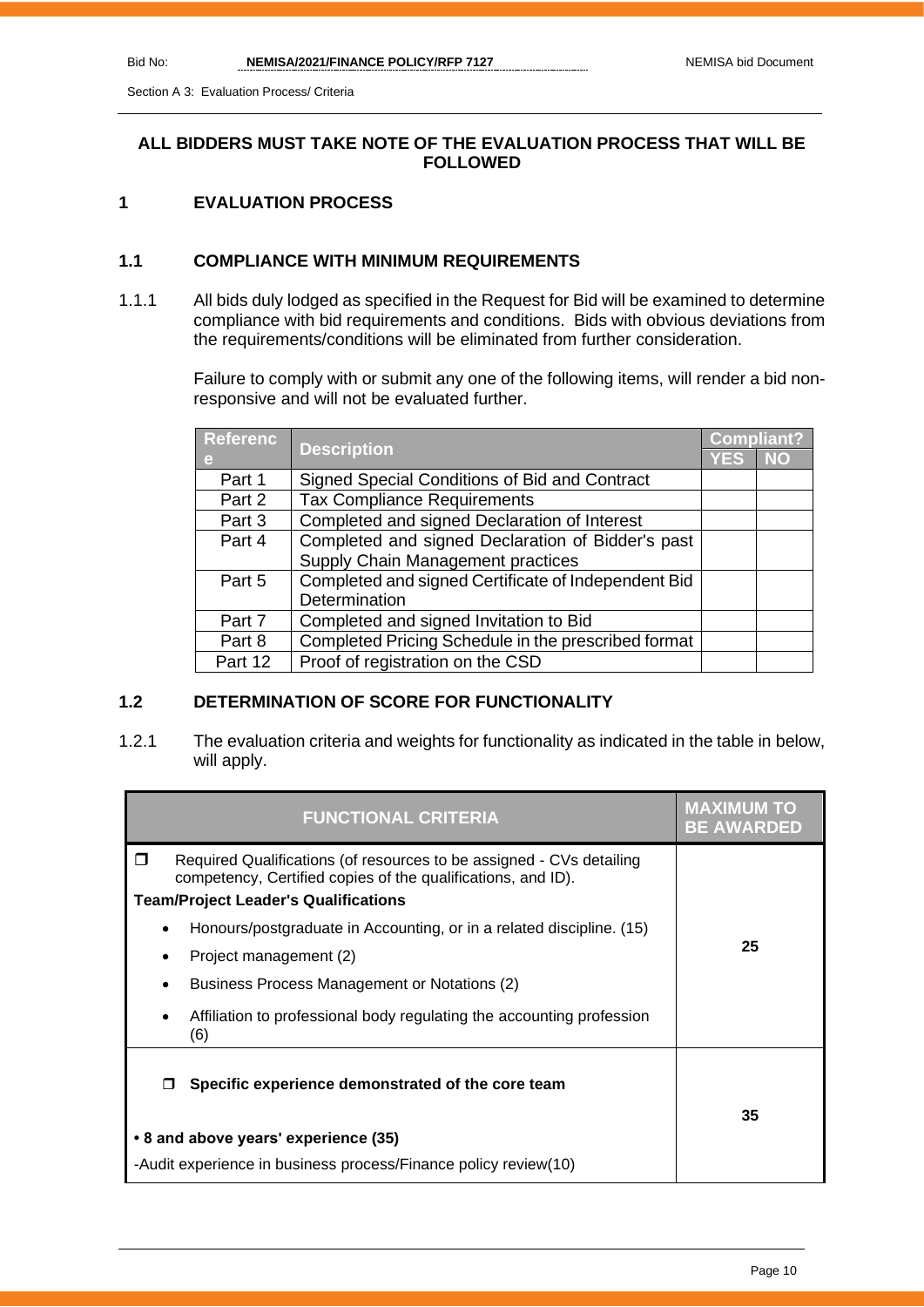Section A 3: Evaluation Process/ Criteria

| <b>FUNCTIONAL CRITERIA</b>                                                                                                                                                                                 | <b>MAXIMUM TO</b><br><b>BE AWARDED</b> |
|------------------------------------------------------------------------------------------------------------------------------------------------------------------------------------------------------------|----------------------------------------|
| -Review of Finance policy (10 policies                                                                                                                                                                     |                                        |
| -Develop Finance policy (10)                                                                                                                                                                               |                                        |
| -Develop Standard operating related to finance unit (5)                                                                                                                                                    |                                        |
|                                                                                                                                                                                                            |                                        |
| • 6-7 years experience (30)                                                                                                                                                                                |                                        |
| -Audit experience in business process/Finance policy review (8)                                                                                                                                            |                                        |
| -Review of Finance policy (9)                                                                                                                                                                              |                                        |
| -Develop Finance policy (9)                                                                                                                                                                                |                                        |
| -Develop Standard operating related to finance unit (4)                                                                                                                                                    |                                        |
|                                                                                                                                                                                                            |                                        |
| • 5 years' experience (25)                                                                                                                                                                                 |                                        |
| -Audit experience in business process/Finance policy review (6)                                                                                                                                            |                                        |
| -Review of Finance policy (8)                                                                                                                                                                              |                                        |
| -Develop Finance policy (8)                                                                                                                                                                                |                                        |
| -Develop Standard operating related to finance unit (3)                                                                                                                                                    |                                        |
| • 4 years' experience (15)                                                                                                                                                                                 |                                        |
| Audit experience in business process/Finance policy review (4)                                                                                                                                             |                                        |
| -Review of Finance policy (5)                                                                                                                                                                              |                                        |
| -Develop Finance policy (5)                                                                                                                                                                                |                                        |
| -Develop Standard operating related to finance unit (1)                                                                                                                                                    |                                        |
|                                                                                                                                                                                                            |                                        |
| ◘<br>Project Delivery (Project Time plan is reasonable and comprehensive<br>per the project requirements and within the planned timeline.                                                                  |                                        |
| Project Plan to be attached for all required deliverables (to be scored                                                                                                                                    |                                        |
| per the delivery approach and project methodology applied) and                                                                                                                                             |                                        |
| addressing items 2.1 and 4.2 under the scope of work;                                                                                                                                                      | 30                                     |
| Deliverables (samples) (10)<br>٠                                                                                                                                                                           |                                        |
| Knowledge (10)                                                                                                                                                                                             |                                        |
| Exposure to regulations and legislature (10)                                                                                                                                                               |                                        |
| ◘<br>References (Provide references for business analysis/system<br>development/business process re-engineering projects - with contact<br>details/reachable references for Service Provider or Resources) |                                        |
| Reference (2)<br>1                                                                                                                                                                                         | 05                                     |
| 2 References (3)<br>2                                                                                                                                                                                      |                                        |
| 3<br>References (4)                                                                                                                                                                                        |                                        |
| 4 References (5)<br>4                                                                                                                                                                                      |                                        |
| Skills Transfer Plan (Service Provider to provide Skills Transfer Plan<br>□<br>demonstrating how to transfer skills to Finance unit Staff)                                                                 | 05                                     |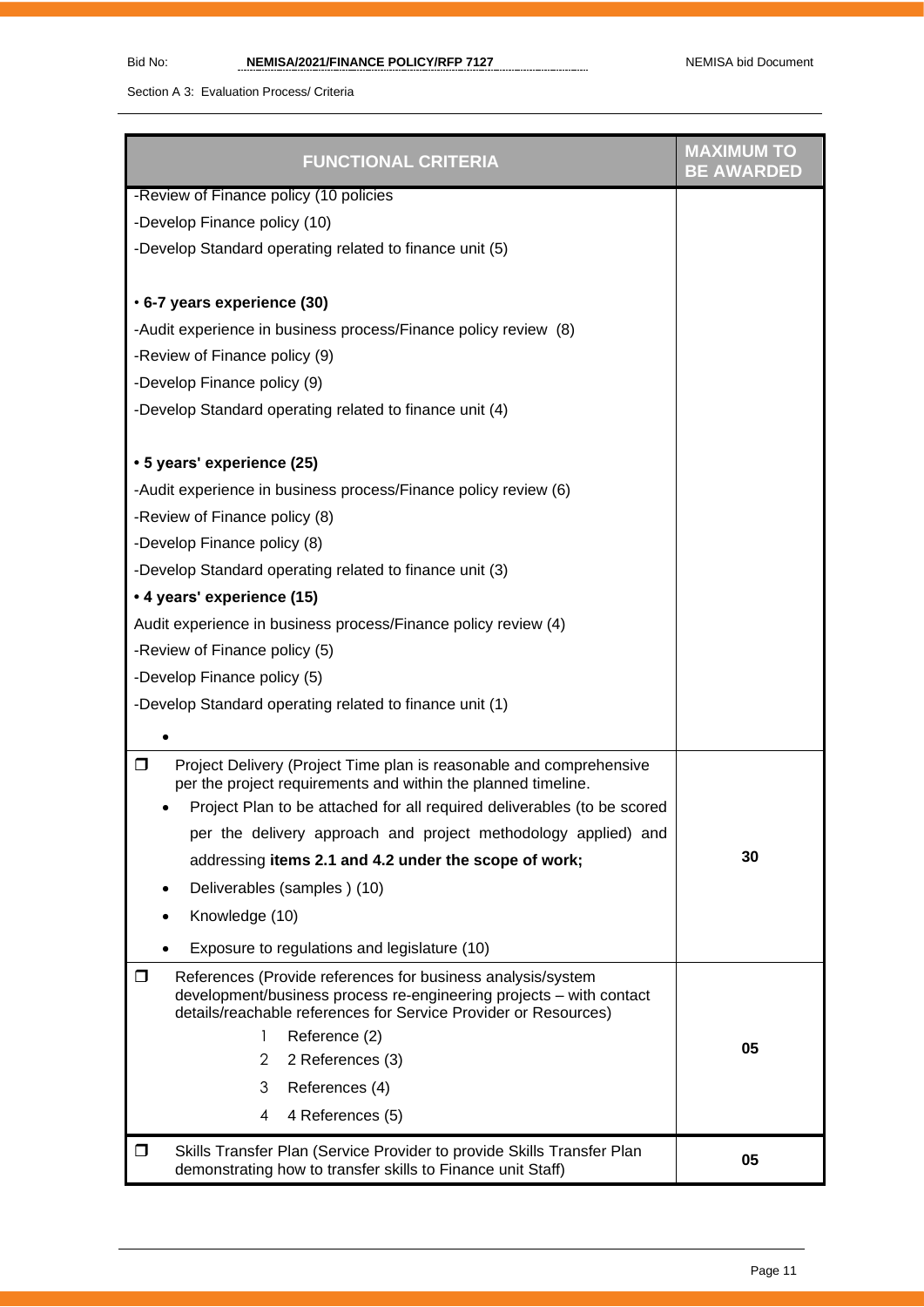Section A 3: Evaluation Process/ Criteria

| <b>FUNCTIONAL CRITERIA</b>              | <b>MAXIMUM TO</b><br><b>BE AWARDED</b> |
|-----------------------------------------|----------------------------------------|
| <b>Maximum total for functionality.</b> | 100                                    |

- 1.2.2 The score for functionality shall be calculated as follows:
	- Each panel member shall award values for each individual criterion on a score sheet. The value scored for each criterion shall be multiplied with the specified weighting for the relevant criterion to obtain the marks scored for the various criteria. These marks should be added to obtain the total score for functionality.
	- $\Box$  The score of each panel member shall be added together and divided by the number of panel members to establish the average score obtained by each individual bidder for functionality.

#### **1.3 DETERMINATION OF SCORE FOR PRESENTATIONS**

1.3.1 NEMISA will not call for presentations.

OR

- 1.3.2 NEMISA has decided/may decide to have compulsory presentations made either by all bidders who have obtained at least **70%** of the marks for functionality, or by the bidders ranked first to a maximum of six, but not less than the three highest scoring bidders, once the price and preference marks have been combined.
- 1.3.3 Presentations shall only affect the marks awarded for functionality. If NEMISA wishes to use presentations to discriminate between bidders, the evaluation criteria to be affected shall be determined in advance and due allowance made in the mark scheme and indicated in paragraph 1.2.1.
- 1.3.4 Points determined by the presentation will be awarded to each bidder by each member of the Bid Evaluation Committee and then an average calculated. Such score will be added to the original score for functionality.
- 1.3.5 A bidder will be disqualified if the combined score for functionality fails to meet the minimum threshold for functionality as per paragraph 1.341.

#### **1.4 ELIMINATION OF PROPOSALS ON GROUNDS OF FUNCTIONALITY**

1.4.1 Bids that score less than **70%** of the marks available for functionality will be eliminated from further consideration. Marks will therefore not be awarded for their cost proposals or for preference.

#### **1.5 PRICE AND B-BBEE STATUS LEVEL POINTS**

- 1.5.1 All remaining bids will be evaluated as follows:
- 1.5.2 The 80/20 preference point system will be applied. Points for price and B-BBEE status level certificate will be awarded in accordance with the stipulations in the Preference Point Claim Form in terms of the Preferential Procurement Regulations, 2017.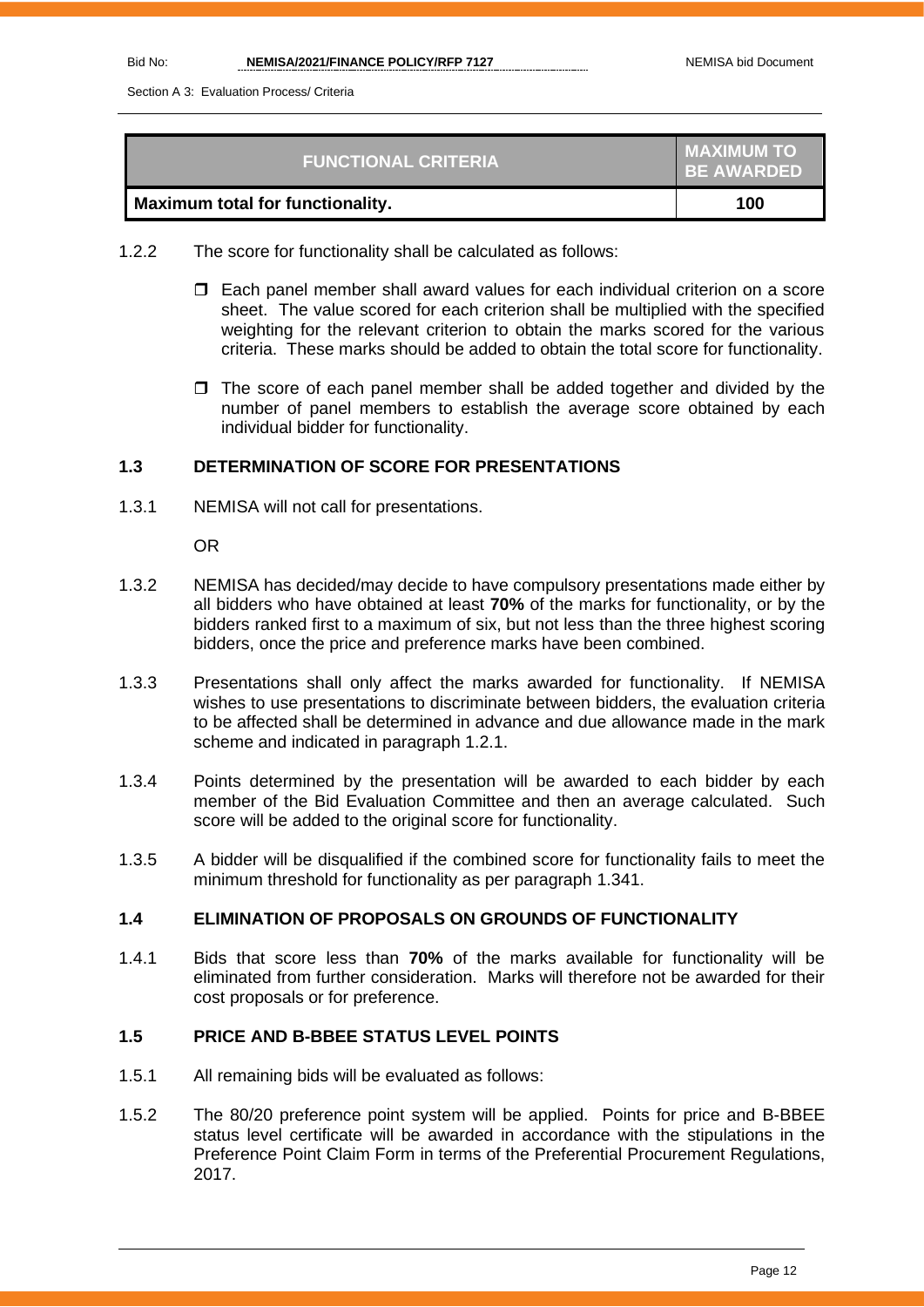- 1.5.3 If appropriate, implied contract price adjustments will be made to the cost proposals of all remaining bids.
- 1.5.4 The point scored for the B-BBEE status level certificate for each acceptable bid will now be added to the price point.
- 1.5.5 The Evaluation Committee may recommend that the contract be awarded to the bidder obtaining the highest aggregate mark as determined by 1.5.4 or to a lower scoring bid on justifiable grounds.

# **1.6 ADJUDICATION OF BID**

1.6.1 The relevant award structure will consider the recommendations and make the final award. The successful bidder will usually be the service provider scoring the highest number of points or it may be a lower scoring bid on justifiable grounds or no award at all.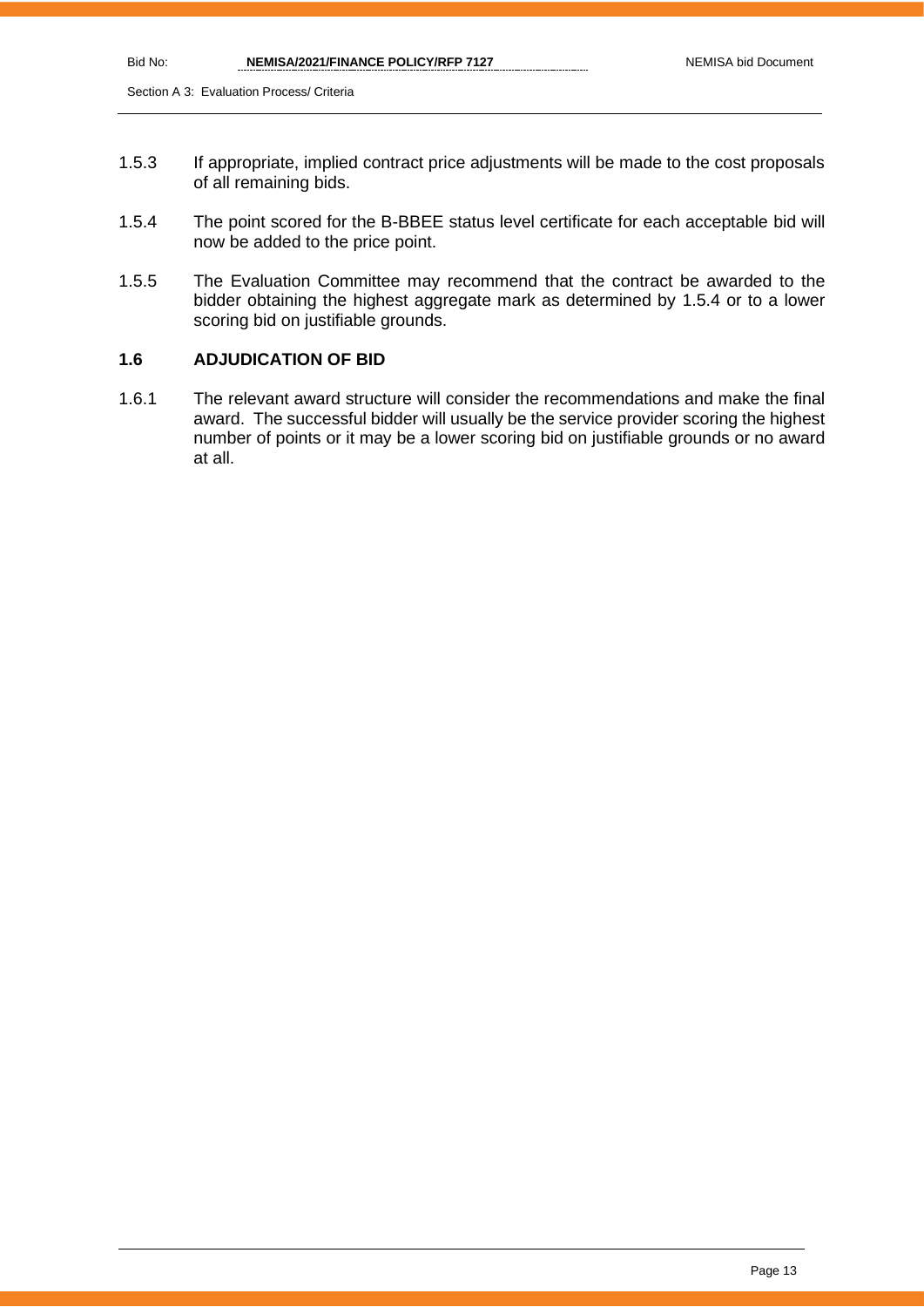Section A 4: Contract Form

#### **CONTRACT FORM: RENDERING OF SERVICES**

THIS FORM MUST BE FILLED IN DUPLICATE BY BOTH THE SERVICE PROVIDER (PART 1) AND THE PURCHASER (PART 2). BOTH FORMS MUST BE SIGNED IN THE ORIGINAL SO THAT THE SERVICE PROVIDER AND THE PURCHASER WOULD BE IN POSSESSION OF ORIGINALLY SIGNED CONTRACTS FOR THEIR RESPECTIVE RECORDS.

#### **PART 1 (TO BE FILLED IN BY THE SERVICE PROVIDER)**

- 1. I/we hereby undertake to render services described in the attached bidding documents to NEMISA in accordance with the requirements and task directives/proposals specifications stipulated in Bid Number NEMISA/2021/FINANCE POLICY/RFP 7127 at the price/s quoted. My/our offer/s remain binding upon me/us and open for acceptance by the Purchaser during the validity period indicated and calculated from the closing date of the bid.
- 2. The following documents shall be deemed to form and be read and construed as part of this agreement:
- 2.1 Bidding documents, viz
	- $\Box$  Invitation to bid
	- $\Box$  Tax clearance certificate
	- $\Box$  Pricing schedule(s)
	- Filled in terms of reference/task directive/proposal
	- Preference claims for Broad Based Black Economic Empowerment Status Level of Contribution in terms of the Preferential Procurement Regulations 2017;
	- Declaration of interest
	- D Declaration of bidder's past SCM practices
	- Special Conditions of Contract
- 2.2 General Conditions of Contract
- 2.3 Other (specify)
- 3. I/we confirm that I/we have satisfied myself as to the correctness and validity of my/our bid; that the price(s) and rate(s) quoted cover all the services specified in the bidding documents; that the price(s) and rate(s) cover all my obligations and I accept that any mistakes regarding price(s) and rate(s) and calculations will be at my own risk.
- 4. I/we accept full responsibility for the proper execution and fulfilment of all obligations and conditions devolving on me/us under this agreement as the principal liable for the due fulfilment of this contract.
- 5. I/we declare that I/we have no participation in any collusive practices with any bidder or any other person regarding this or any other bid.
- 6. I confirm that I am duly authorised to sign this contract.

| NAME (PRINT)               |      | <b>WITNESSES</b> |  |
|----------------------------|------|------------------|--|
| <b>CAPACITY</b>            |      |                  |  |
| <b>SIGNATURE</b>           |      | ာ                |  |
| <b>NAME</b><br><b>FIRM</b> | OF O | DATE:            |  |
| DATE                       |      |                  |  |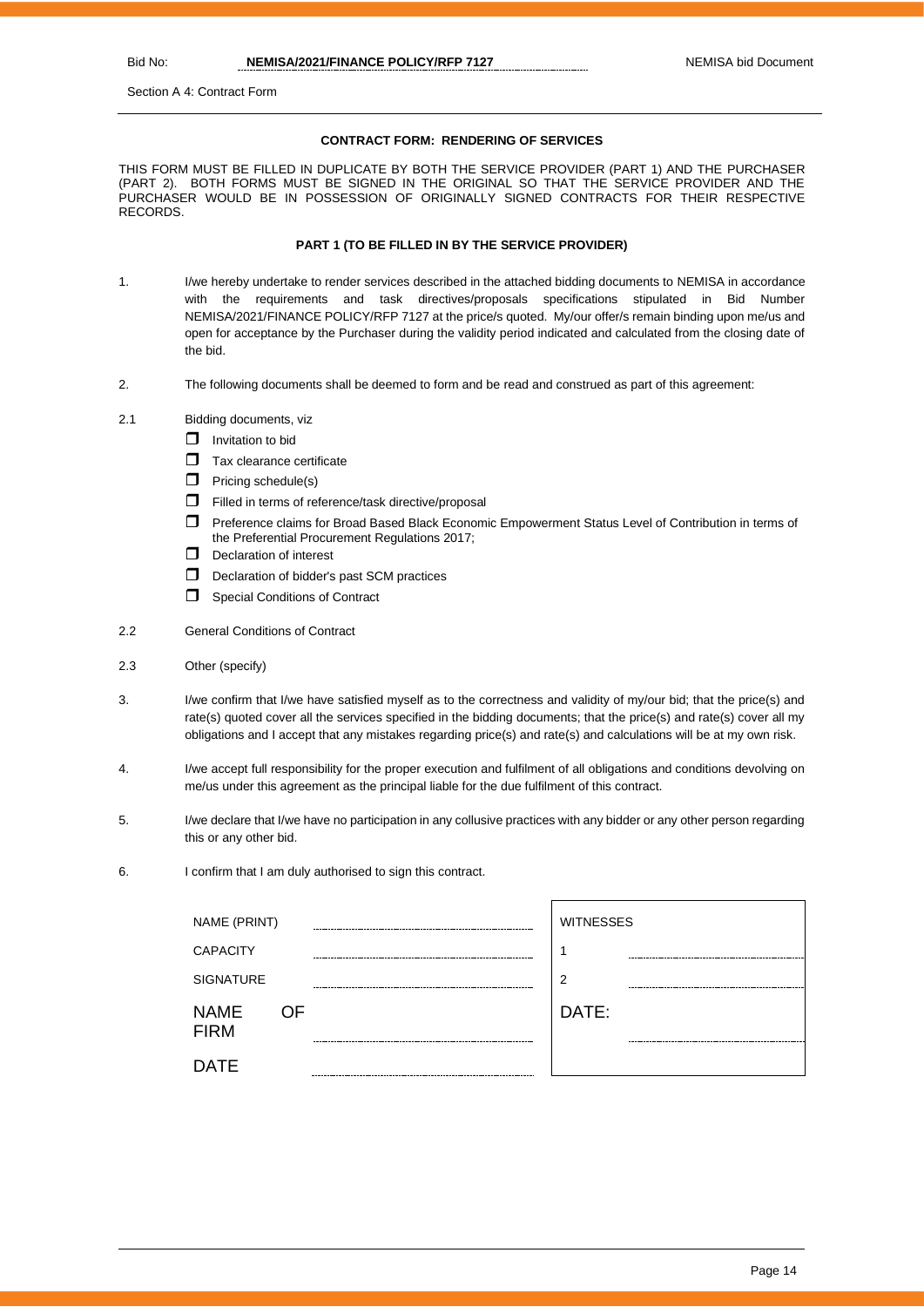Section A 4: Contract Form

#### **CONTRACT FORM: RENDERING OF SERVICES**

#### **PART 2 (TO BE FILLED IN BY THE PURCHASER)**

1. I ……………………………………………………..……………… in my capacity as …………………………………………….. accept your bid under reference number ……………………………………………. dated ……………………………………. for the rendering of services indicated hereunder and/or further specified in the annexures.

- 1. An official order indicating service delivery instructions is forthcoming.
- 2. I undertake to make payment for the services rendered in accordance with the terms and conditions of the contract within 30 (thirty) days after receipt of an invoice.

| <b>DESCRIPTION OF SERVICE</b> | PRICE (VAT INCL) | <b>COMPLETION</b><br><b>DATE</b> | <b>B-BBEE STATUS</b><br><b>LEVEL OF</b><br><b>CONTRIBUTION</b> |
|-------------------------------|------------------|----------------------------------|----------------------------------------------------------------|
|                               |                  |                                  |                                                                |
|                               |                  |                                  |                                                                |

3. I confirm that I am duly authorised to sign this contract.

| SIGNED AT             | ON |                            |  |
|-----------------------|----|----------------------------|--|
| NAME (PRINT)          |    |                            |  |
| SIGNATURE             |    |                            |  |
| <b>OFFICIAL STAMP</b> |    | <b>WITNESSES</b><br>4<br>2 |  |
|                       |    | DATE:                      |  |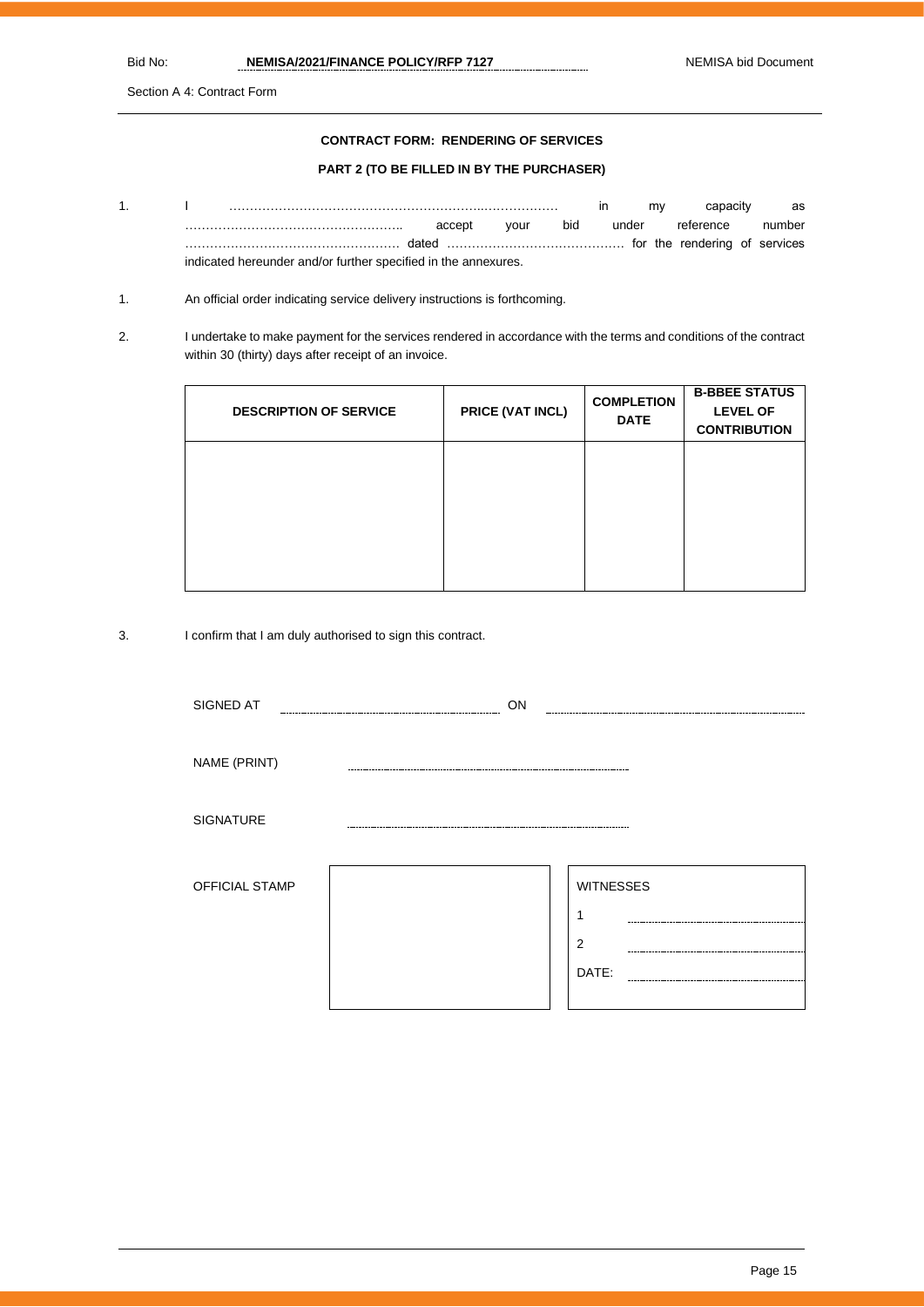Section B

# **SECTION B**

# **This section must be completed and returned or supplied with bids as prescribed.**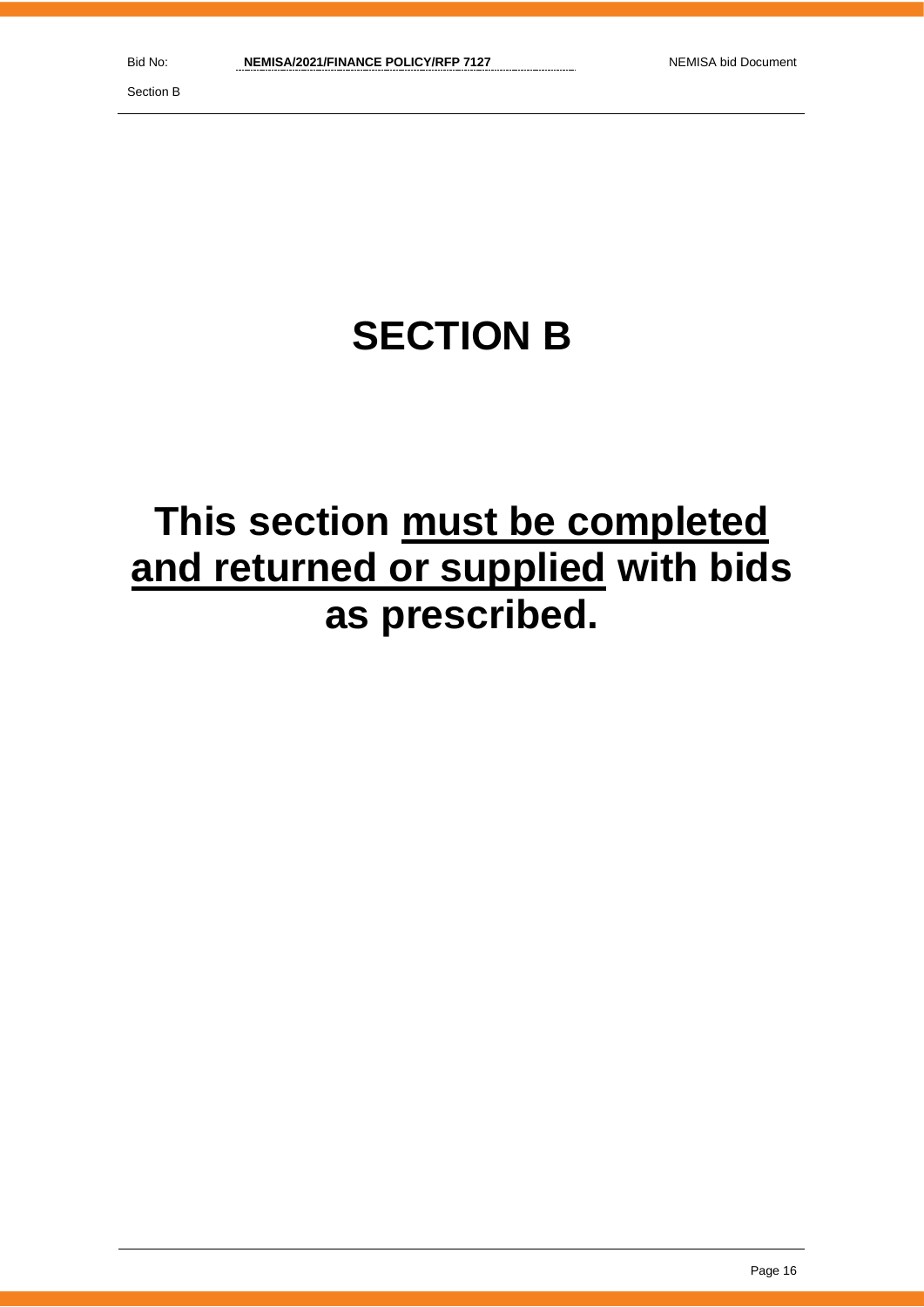# **SPECIAL CONDITIONS OF BID AND CONTRACT Return as Part 1**

|     | <b>SPECIAL CONDITIONS</b>                                                                                                                                                                                                                                                                                                                                                             |
|-----|---------------------------------------------------------------------------------------------------------------------------------------------------------------------------------------------------------------------------------------------------------------------------------------------------------------------------------------------------------------------------------------|
| 1   | <b>GENERAL</b>                                                                                                                                                                                                                                                                                                                                                                        |
|     |                                                                                                                                                                                                                                                                                                                                                                                       |
| 1.1 | The Bidder must clearly state if a deviation from these special conditions are offered and the reason therefor. If an<br>explanatory note is provided, the paragraph reference must be indicated in a supporting appendix to the application<br>submission.                                                                                                                           |
| 1.2 | Should Bidders fail to indicate agreement/compliance or otherwise, the NEMISA will assume that the Bidder is in compliance<br>or agreement with the statement(s) as specified in this bid.                                                                                                                                                                                            |
| 1.3 | Bids not completed in this manner may be considered incomplete and rejected.                                                                                                                                                                                                                                                                                                          |
|     |                                                                                                                                                                                                                                                                                                                                                                                       |
| 1.4 | NEMISA shall not be liable for any expense incurred by the Bidder in the preparation and submission of a bid.                                                                                                                                                                                                                                                                         |
| 2   | <b>CANCELLATION OF PROCUREMENT PROCESS</b>                                                                                                                                                                                                                                                                                                                                            |
|     |                                                                                                                                                                                                                                                                                                                                                                                       |
| 2.1 | This procurement process can be postponed or cancelled at any stage at the sole discretion of NEMISA provided that such<br>cancellation or postponement takes place prior to entering into a contract with a specific service provider to which the bid<br>relates.                                                                                                                   |
| 3   | BID SUBMISSION CONDITIONS, INSTRUCTION AND EVALUATION PROCESS/CRITERIA                                                                                                                                                                                                                                                                                                                |
|     |                                                                                                                                                                                                                                                                                                                                                                                       |
| 3.1 | The Bid submission conditions and instructions as well as the evaluation process/criteria have been noted.                                                                                                                                                                                                                                                                            |
| 4   | <b>NEGOTIATION AND CONTRACTING</b>                                                                                                                                                                                                                                                                                                                                                    |
|     |                                                                                                                                                                                                                                                                                                                                                                                       |
| 4.1 | NEMISA have the right to enter into negotiation with one or more Bidders regarding any terms and conditions, including<br>price(s), of a proposed contract.                                                                                                                                                                                                                           |
| 4.2 | Under no circumstances will negotiation with any Bidders, including preferred Bidders, constitute an award <sup>1</sup> or promise/                                                                                                                                                                                                                                                   |
|     | undertaking to award the contract.                                                                                                                                                                                                                                                                                                                                                    |
| 4.3 | NEMISA shall not be obliged to accept the lowest or any bid, offer or proposal.                                                                                                                                                                                                                                                                                                       |
|     |                                                                                                                                                                                                                                                                                                                                                                                       |
| 4.4 | A contract will only be deemed to be concluded when reduced to writing in a formal contract and Service Level Agreement<br>(if applicable) signed by the designated responsible person of both parties. The designated responsible person of NEMISA<br>is the CEO.                                                                                                                    |
| 4.5 | NEMISA also reserves the right to enter into one contract with a Bidder for all required functions or into more than one<br>contract with different Bidders for different functions.                                                                                                                                                                                                  |
|     |                                                                                                                                                                                                                                                                                                                                                                                       |
| 5   | <b>ACCESS TO INFORMATION</b>                                                                                                                                                                                                                                                                                                                                                          |
|     |                                                                                                                                                                                                                                                                                                                                                                                       |
| 5.1 | All bidders will be informed of the status of their bid once the procurement process has been completed.                                                                                                                                                                                                                                                                              |
| 5.2 | Requests for information regarding the bid process will be dealt with in line with the NEMISA SCM Policy and relevant<br>legislation.                                                                                                                                                                                                                                                 |
| 6   | <b>REASONS FOR REJECTION</b>                                                                                                                                                                                                                                                                                                                                                          |
|     |                                                                                                                                                                                                                                                                                                                                                                                       |
| 6.1 | NEMISA shall reject a proposal for the award of a contract if the recommended Bidder has committed a proven corrupt or<br>fraudulent act in competing for the particular contract.                                                                                                                                                                                                    |
| 6.2 | The NEMISA may disregard the bid of any bidder if that bidder, or any of its directors:<br>Have abused the SCM system of the NEMISA.<br>0<br>Have committed proven fraud or any other improper conduct in relation to such system.<br>□<br>Have failed to perform on any previous contract and the proof exists.<br>□<br>Such actions shall be communicated to the National Treasury. |
| 7   | <b>GENERAL CONDITIONS OF CONTRACT</b>                                                                                                                                                                                                                                                                                                                                                 |
|     |                                                                                                                                                                                                                                                                                                                                                                                       |
| 7.1 | The General Conditions of Contract must be accepted.                                                                                                                                                                                                                                                                                                                                  |

<sup>1</sup> See GLOSSARY.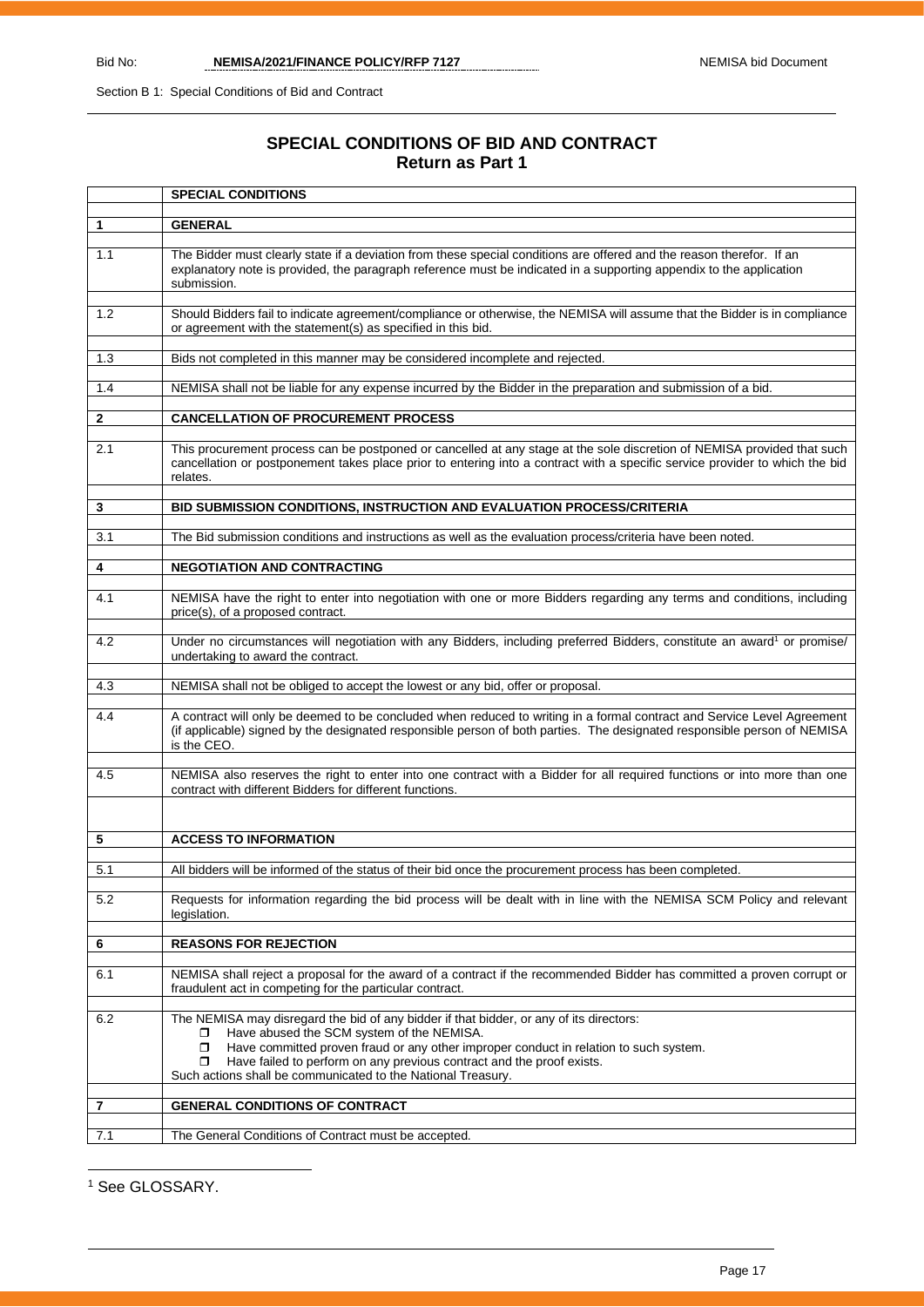| 8          | <b>ADDITIONAL INFORMATION REQUIREMENTS</b>                                                                                                                                                                                                                                                                                                                                         |
|------------|------------------------------------------------------------------------------------------------------------------------------------------------------------------------------------------------------------------------------------------------------------------------------------------------------------------------------------------------------------------------------------|
| 8.1        | During evaluation of the bids, additional information may be requested in writing from Bidders. Replies to such request must<br>be submitted, within 5 (five) working days or as otherwise indicated. Failure to comply, may lead to your bid being<br>disregarded.                                                                                                                |
| 8.2        | No additional information will be accepted from any individual Bidder without such information having been requested                                                                                                                                                                                                                                                               |
| 9          | <b>CONFIDENTIALITY</b>                                                                                                                                                                                                                                                                                                                                                             |
|            |                                                                                                                                                                                                                                                                                                                                                                                    |
| 9.1        | The bid and all information in connection therewith shall be held in strict confidence by Bidders and usage of such information<br>shall be limited to the preparation of the bid. Bidders shall undertake to limit the number of copies of this document.                                                                                                                         |
| 10         | INTELLECTUAL PROPERTY, INVENTIONS AND COPYRIGHT                                                                                                                                                                                                                                                                                                                                    |
| 10.1       | Copyright of all documentation relating to this contract belongs to the client. The successful Bidder may not disclose any<br>information, documentation or products to other clients without the written approval of the accounting authority or the<br>delegate.                                                                                                                 |
| 10.2       | This paragraph shall survive termination of this contract.                                                                                                                                                                                                                                                                                                                         |
|            |                                                                                                                                                                                                                                                                                                                                                                                    |
| 11<br>11.1 | <b>NON-COMPLIANCE WITH DELIVERY TERMS</b><br>As soon as it becomes known to the contractor that he/she will not be able to deliver the services within the delivery period                                                                                                                                                                                                         |
|            | and/or against the quoted price and/or as specified, NEMISA must be given immediate written notice to this effect. NEMISA<br>reserves the right to implement remedies as provided for in the GCC.                                                                                                                                                                                  |
| 12         | <b>WARRANTS</b>                                                                                                                                                                                                                                                                                                                                                                    |
|            |                                                                                                                                                                                                                                                                                                                                                                                    |
| 12.1       | The Contractor warrants that it is able to conclude this Agreement to the satisfaction of NEMISA.                                                                                                                                                                                                                                                                                  |
| 13         | PARTIES NOT AFFECTED BY WAIVER OR BREACHES                                                                                                                                                                                                                                                                                                                                         |
| 13.1       | The waiver (whether express or implied) by any Party of any breach of the terms or conditions of this contract by the other<br>Party shall not prejudice any remedy of the waiving party in respect of any continuing or other breach of the terms and<br>conditions hereof.                                                                                                       |
| 13.2       | No favour, delay, relaxation or indulgence on the part of any Party in exercising any power or right conferred on such Party<br>in terms of this contract shall operate as a waiver of such power or right nor shall any single or partial exercise of any such<br>power or right under this agreement.                                                                            |
| 14         | <b>RETENTION</b>                                                                                                                                                                                                                                                                                                                                                                   |
| 14.1       | On termination of this agreement, the contractor shall, on demand hand over all documentation provided as part of the project<br>and all deliverables, etc., without the right of retention, to NEMISA.                                                                                                                                                                            |
| 14.2       | No agreement to amend or vary a contract or order or the conditions, stipulations or provisions thereof shall be valid and of<br>any force and effect unless such agreement to amend or vary is entered into in writing and signed by the contracting parties.<br>Any waiver of the requirement that the agreement to amend or vary shall be in writing, shall also be in writing. |
| 15         | <b>CENTRAL SUPPLIER DATABASE</b>                                                                                                                                                                                                                                                                                                                                                   |
| 15.1       | It is a requirement that all suppliers/ services providers to NEMISA shall be registered on the National Treasury Central<br>Supplier Database (CSD).                                                                                                                                                                                                                              |
| 15.2       | Bidders are therefore required to register as a supplier on the CSD before submitting a bid.                                                                                                                                                                                                                                                                                       |
|            | The CSD website can be accessed on the following link: http://ocpo.treasury.gov.za/Pages/default.aspx                                                                                                                                                                                                                                                                              |
| 15.3       | Bidders are therefore required to submit proof of their registration on the CSD, or if not yet registered, provide proof of their<br>application to be registered, with their bid.                                                                                                                                                                                                 |
| 15.4       | No bid will be awarded and a contract concluded with a bidder who is not registered on the CSD.                                                                                                                                                                                                                                                                                    |
| 16         | <b>FORMAT OF BIDS</b>                                                                                                                                                                                                                                                                                                                                                              |
| 16.1       | Bidders must complete all the necessary bid documents and undertakings required in this bid document. Bidders are advised                                                                                                                                                                                                                                                          |
|            | that their proposal should be concise, written in plain English and simply presented.                                                                                                                                                                                                                                                                                              |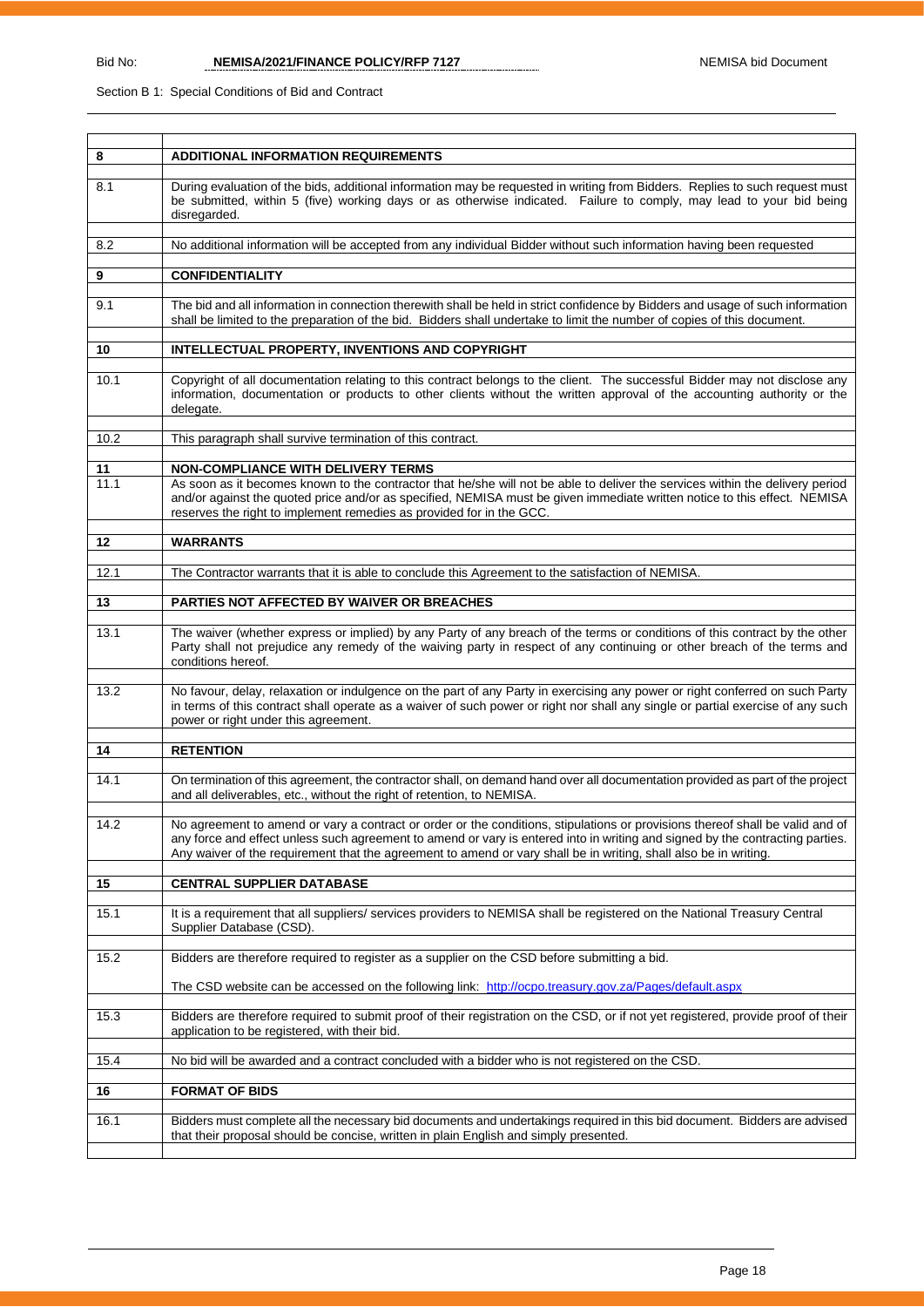| 16.2    | Bidders are to set out their proposal in the format prescribed hereunder. This means that the proposal must be<br>structured in the parts noted below. Information not submitted in the relevant part, may not be considered for evaluation<br>purposes. |
|---------|----------------------------------------------------------------------------------------------------------------------------------------------------------------------------------------------------------------------------------------------------------|
| 16.3    | Part 1: Special Conditions of Bid and Contract                                                                                                                                                                                                           |
| 16.3.1  | Bidders must initial each page and sign the last page and return the Special Conditions of bid and Contract (Section B-1).                                                                                                                               |
|         | Bids submitted without a completed Special Conditions of Bid form will be deemed to be non-responsive.                                                                                                                                                   |
| 16.4    | Part 2: SARS Tax Clearance Certificate(s)                                                                                                                                                                                                                |
| 16.4.1  | Bidders must ensure compliance with their tax obligations.                                                                                                                                                                                               |
|         | Bidders are required to submit their unique personal identification number (PIN) issued by SARS to enable the organ of state<br>to view the taxpayer's profile and tax status.                                                                           |
|         | Application for tax compliance status (TCS) or PIN may also be made via e-filing. In order to use this provision, taxpayers<br>will need to register with SARS as e-filers through the website www.sars.gov.za.                                          |
|         | Bidders may also submit a printed TCS together with the bid.                                                                                                                                                                                             |
|         | In bids where consortia/ joint ventures/ sub-contractors are involved, each party must submit a separate proof of TCS/ PIN/<br>CSD number.                                                                                                               |
|         | Where no TCS is available, but the bidder is registered on the Central Supplier Database (CSD), a CSD number must be<br>provided.                                                                                                                        |
|         | Bids submitted without any one of the above particulars, will be deemed to be non-responsive.                                                                                                                                                            |
| 16.5    | Part 3: Declaration of Interest                                                                                                                                                                                                                          |
| 16.5.1  | Each party to the bid must complete and return the "Declaration of Interest" (Section B-2).                                                                                                                                                              |
|         | Bids submitted without a complete and signed Declaration of Interest will be deemed to be non-responsive.                                                                                                                                                |
| 16.6    | Part 4: Declaration of Bidder's past Supply Chain Management practices                                                                                                                                                                                   |
| 16.6.1  | Each party to the bid must complete and return the "Declaration of bidder's past Supply Chain Management practices"<br>(Section B-3).                                                                                                                    |
|         | Bids submitted without a completed and signed Declaration of bidder's past Supply Chain Management practices will be<br>deemed non-responsive.                                                                                                           |
| 16.7    | Part 5: Certificate of Independent Bid Determination                                                                                                                                                                                                     |
| 16.7.1  | Each party to the bid must complete and sign the Certificate (Section B-4).                                                                                                                                                                              |
|         | Bids submitted without a completed and signed Certificate of Independent Bid Determination will be deemed non-responsive.                                                                                                                                |
| 16.8    | Part 6: Preference Points Claim Form in terms of the Preferential Procurement Regulations 2017                                                                                                                                                           |
| 16.8.1  | Bidders must complete, sign and return the full "Preference Points Claim Form" (Section B-5) document.                                                                                                                                                   |
|         | In addition, a valid BEE certificate must be submitted.                                                                                                                                                                                                  |
|         | Quotes submitted without a completed and signed Preference Points Claim Form and a valid BEE certificate will be awarded<br>zero points for preference.                                                                                                  |
| 16.9    | Part 7: Invitation to Bid                                                                                                                                                                                                                                |
| 16.9.1  | Bidders must complete, sign and return the full "Invitation to Bid" (Section B-6) document.                                                                                                                                                              |
|         | Bids submitted without a completed and signed Invitation to Bid will be deemed to be non-responsive.                                                                                                                                                     |
| 16.10   | Part 8: Pricing Schedule                                                                                                                                                                                                                                 |
| 16.10.1 | Any budget amount that may be indicated in this document shall be deemed to be a guide only and Bidders are expected to<br>submit a costing that is fair and reasonable.                                                                                 |
| 16.10.2 | All costs related to this assignment are to be allowed for in the pricing schedule and in the formats prescribed and must be                                                                                                                             |
|         | returned as part of the submission (Section B-7).                                                                                                                                                                                                        |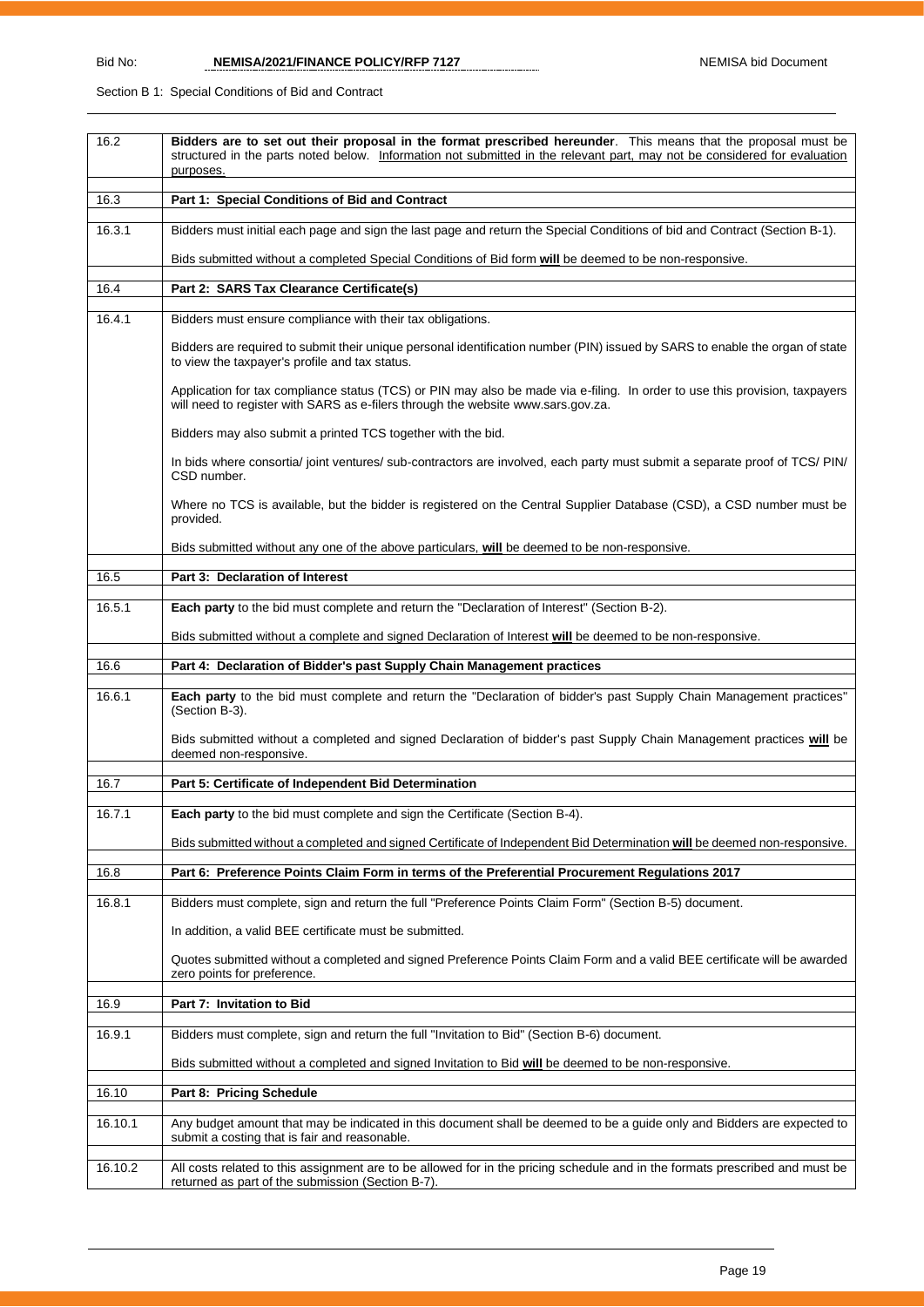|         | Bids submitted without a price or with an incomplete price, will be deemed to be non-responsive.                                                                                                                                                                                                                                                                                                                                       |
|---------|----------------------------------------------------------------------------------------------------------------------------------------------------------------------------------------------------------------------------------------------------------------------------------------------------------------------------------------------------------------------------------------------------------------------------------------|
| 16.10.3 | Rates for the first year of the contract must be firm and must be indicated in the formats prescribed. All normal operating<br>costs and out of pocket expenses such as photocopies, telephone calls, printing, travel, etc. must be covered in the rates<br>quoted.                                                                                                                                                                   |
| 16.10.4 | A pricing schedule with one of the specified elements (fees and reimbursable costs) omitted from the costing, may be<br>considered non-responsive.                                                                                                                                                                                                                                                                                     |
| 16.10.5 | Fees:                                                                                                                                                                                                                                                                                                                                                                                                                                  |
|         | The budgeted days/ hours and applicable rates of all team members as per the pricing schedule.<br>◘                                                                                                                                                                                                                                                                                                                                    |
| 16.10.6 | Reimbursable costs<br>Travel<br>Π                                                                                                                                                                                                                                                                                                                                                                                                      |
|         | Only economy class flights are to be used.<br>Preferably Group A hire cars are to be used. In circumstances where good motivation exist, Group B hire cars may<br>be used. The difference in cost between Group B and more expensive options, will be borne by the service<br>provider.<br>A rate per kilometre for the use of a personal vehicles must be quoted.<br>VAT: Value Added Tax must be included and shown separately.<br>□ |
| 16.11   | Part 9: Technical approach                                                                                                                                                                                                                                                                                                                                                                                                             |
| 16.11.1 | Bidders must submit a description of the methodology and approach that will be used to perform the work as set out in the                                                                                                                                                                                                                                                                                                              |
|         | Terms of Reference. This methodology and approach must demonstrate the Bidder's understanding of the requirement<br>and also of the environment.                                                                                                                                                                                                                                                                                       |
| 16.11.2 | Bidders must, at least cover the under-mentioned in their technical approach and return as part of their submission:                                                                                                                                                                                                                                                                                                                   |
|         | Describe, in detail, exactly how they propose to carry out the activities to achieve the outcomes identified in the terms<br>$\Box$<br>of reference. They should identify any possible problems that might hinder delivery and indicate how they will avoid,<br>or overcome such problems.                                                                                                                                             |
|         | Describe how the work will be managed. Provide an organisation chart clearly indicating:<br>□                                                                                                                                                                                                                                                                                                                                          |
|         | The lines of reporting and supervision within the Bidder's team.<br>٠                                                                                                                                                                                                                                                                                                                                                                  |
|         | The lines of reporting between the Bidder and the NEMISA and other stakeholders, if applicable.<br>п                                                                                                                                                                                                                                                                                                                                   |
|         | Identify the position(s) involved in the direct delivery of the service to be provided and in the overall management of<br>◘<br>the work and name the people who will fill these positions.                                                                                                                                                                                                                                            |
| 16.11.3 | Provide a project plan of activities. In addition to providing details of the estimated number of work days for each activity,<br>Bidders are to supply a detailed timetable that identifies when certain activities will be undertaken and over what period they<br>will be spread. The timing of activities, the time needed to complete them, and the order in which they will be undertaken<br>must be explained and justified.    |
| 16.11.4 | Please note that Part 9 should be no longer than 20 single-sided A4 pages in Arial 11 (font size).                                                                                                                                                                                                                                                                                                                                     |
| 16.12   | Part 10: Team details                                                                                                                                                                                                                                                                                                                                                                                                                  |
| 16.12.1 | In this part that must be returned as part of the submission, Bidders must provide details of the team named in the previous<br>part.                                                                                                                                                                                                                                                                                                  |
| 16.12.2 | For each team member there must be:                                                                                                                                                                                                                                                                                                                                                                                                    |
|         | A complete curriculum vitae confirming suitability for the position. A format is provided as a guideline only for the<br>□<br>compilation of the CVs.                                                                                                                                                                                                                                                                                  |
| 16.13   | Part 11: Experience in this field                                                                                                                                                                                                                                                                                                                                                                                                      |
| 16.13.1 | Bidders should provide in this part, and return as part the submission, at least the following information.                                                                                                                                                                                                                                                                                                                            |
|         | Details of contracts for similar work within the last 5 years.<br>◘                                                                                                                                                                                                                                                                                                                                                                    |
|         | Contact details of a maximum of 3 organisations for which work was done.<br>◘                                                                                                                                                                                                                                                                                                                                                          |
| 16.14   | Part 12: Registration on the CSD                                                                                                                                                                                                                                                                                                                                                                                                       |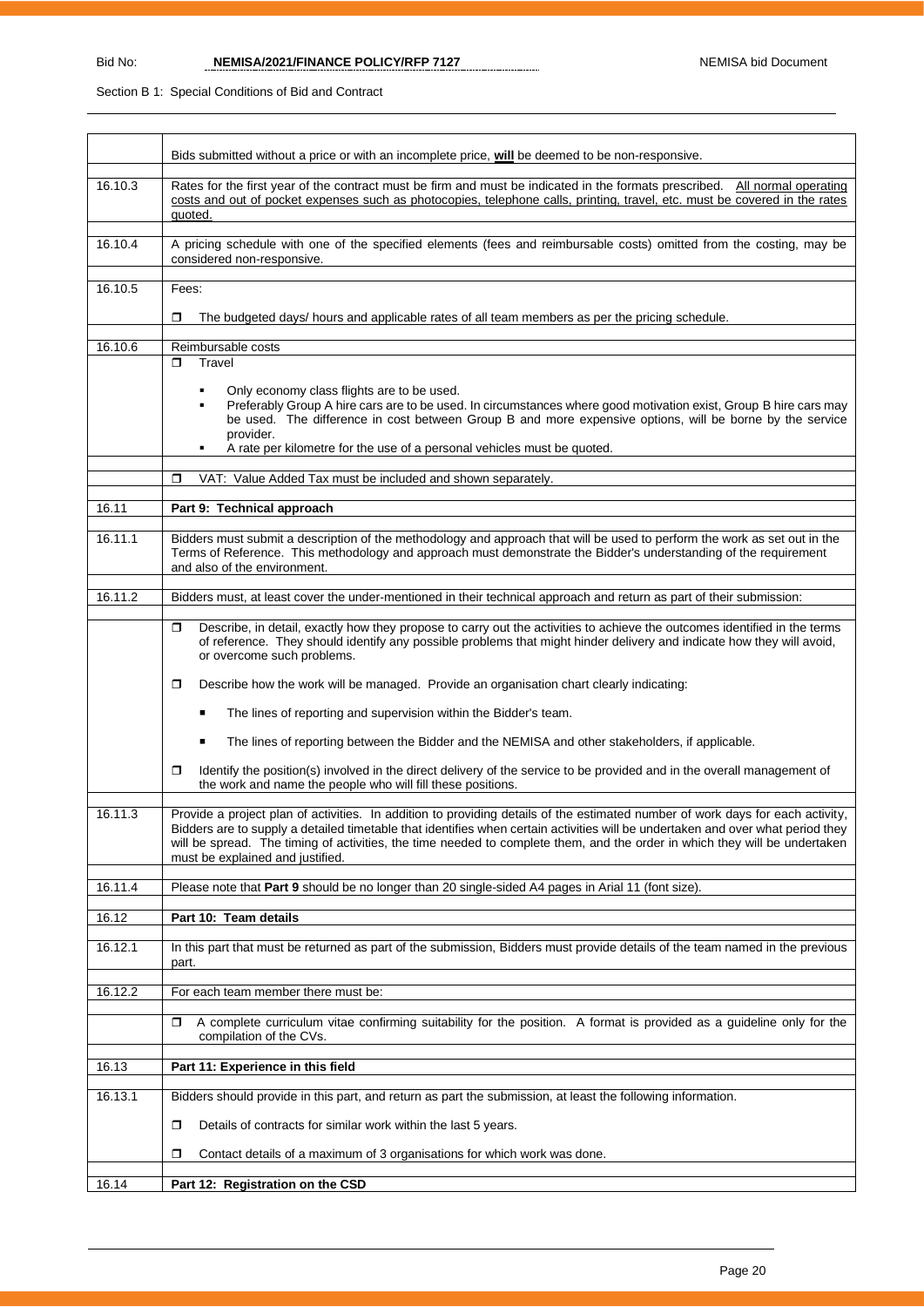#### Bid No: **NEMISA/2021/FINANCE POLICY/RFP 7127** NEMISA bid Document

Section B 1: Special Conditions of Bid and Contract

| 16.14.1 | In this part, bidders must submit proof of their registration, or proof that they have applied for registration on the Central<br>Supplier Database. |
|---------|------------------------------------------------------------------------------------------------------------------------------------------------------|
|         |                                                                                                                                                      |
|         | Bids submitted without the required proof, will be deemed to be non-responsive.                                                                      |
|         |                                                                                                                                                      |
| 16.15   | <b>Part 13: Registration Certificates</b>                                                                                                            |
|         |                                                                                                                                                      |
| 16.15.1 | Insert any requirements for registration with professional bodies here                                                                               |
|         |                                                                                                                                                      |
|         |                                                                                                                                                      |
|         | Bids submitted without a completed and signed Invitation to Bid will be deemed to be non-responsive.                                                 |

I/we herewith accept all the above-mentioned special conditions of the bid. If I/we do consider a deviation therefrom, I have noted those as per the instruction in paragraph 1 (General) above.

Name of Bidder:

Signature of Bidder:

Date: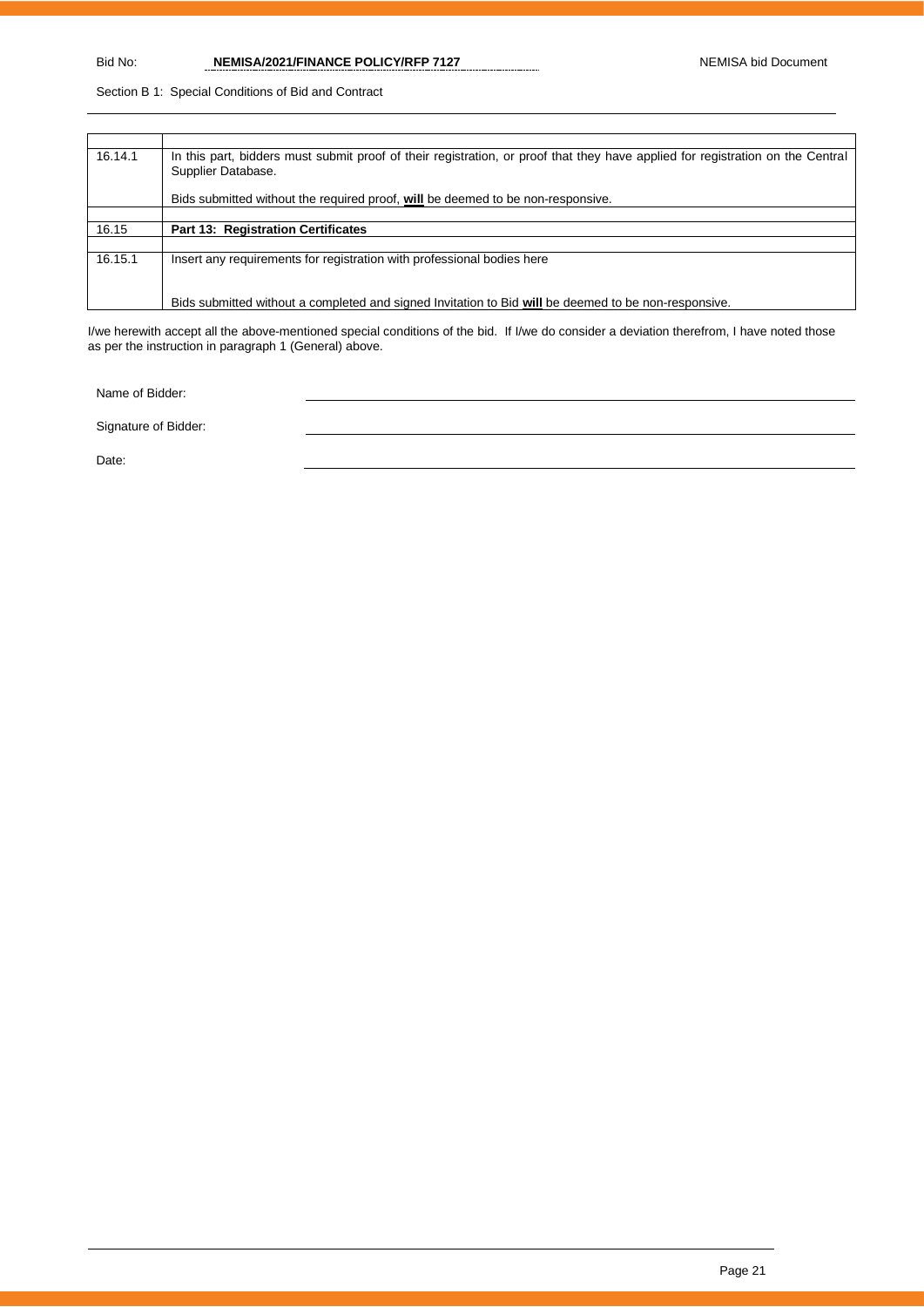Section B 2: Declaration of Interest

# **DECLARATION OF INTEREST Return as Part 3**

- 1. Any legal person, including persons employed by the State<sup>2</sup>, or persons having a kinship with persons employed by the State, including a blood relationship, may make an offer or offers in terms of this invitation to bid (includes a price bid, advertised competitive bid, limited bid or proposal). In view of possible allegations of favouritism, should the resulting bid, or part thereof, be awarded to persons employed by the State, or to persons connected with or related to them, it is required that the bidder or his/her authorised representative declare his/her position in relation to the evaluating/ adjudicating authority where –
- 1.1. The bidder is employed by the State; and/or
- 1.2. The bidder is a Management Board member of NEMISA and/or
- 1.3. The legal person on whose behalf the bidding document is signed, has a relationship with persons/a person who are/is involved in the evaluation and or adjudication of the bid(s), or where it is known that such a relationship exists between the person or persons for or on whose behalf the declarant acts and persons who are involved with the evaluation and or adjudication of the bid.
- 2. In order to give effect to the above, the following questionnaire must be completed and submitted with the bid.

| 2.1.                       | Full Name of bidder or his or her<br>representative:                                                                                                                                                         |                 |
|----------------------------|--------------------------------------------------------------------------------------------------------------------------------------------------------------------------------------------------------------|-----------------|
| 2.2.                       | Identity Number:                                                                                                                                                                                             |                 |
| 2.3.                       | Position occupied in the Company<br>(director, trustee, shareholder, $etc3$ ):                                                                                                                               |                 |
| 2.4.                       | Company Registration Number:                                                                                                                                                                                 |                 |
| 2.5.                       | Tax Reference Number:                                                                                                                                                                                        |                 |
| 2.6.                       | <b>VAT Registration Number:</b>                                                                                                                                                                              |                 |
| 2.6.1.                     | The names of all directors/ trustees/ shareholders/ members, their individual identity numbers, tax reference<br>numbers and, if applicable, employee/ persal numbers must be indicated in paragraph 3 below |                 |
| 2.7.                       | Are you or any person connected with the bidder presently employed by the State?                                                                                                                             | YES / NO        |
| 2.7.1.                     | If so, furnish the following particulars                                                                                                                                                                     |                 |
|                            | Name of person/ director/ trustee/<br>$\Box$                                                                                                                                                                 |                 |
|                            | shareholder/ member:<br>Name of State institution at which<br>$\Box$                                                                                                                                         |                 |
|                            | you or the person connected to the<br>bidder is employed:                                                                                                                                                    |                 |
|                            | Position occupied in the State<br>0<br>institution:                                                                                                                                                          |                 |
|                            | Any other particulars:                                                                                                                                                                                       |                 |
|                            |                                                                                                                                                                                                              |                 |
|                            |                                                                                                                                                                                                              |                 |
| 2.7.2.                     | If you are presently employed by the state, did you obtain the appropriate authority to<br>undertake remunerative work outside employment in the public sector?                                              | <b>YES / NO</b> |
| $2.7.2.1$ .                | If yes, did you attach proof of such authority to the bid document?                                                                                                                                          | <b>YES / NO</b> |
| <sup>2</sup> "State" means |                                                                                                                                                                                                              |                 |
|                            | (a) Any national or provincial department, national or provincial public entity or constitutional institution within the<br>meaning of the Public Finance Management Act, 1999 (Act No 1 of 1999);           |                 |
| (b)                        | Any municipality or municipal entity;                                                                                                                                                                        |                 |

- (c) Provincial legislature;
- (d) National Assembly or the National Council of Provinces;
- (e) Parliament.

<sup>3</sup> "Shareholder" means a person who owns shares in the company and is actively involved in the management of the enterprise or business and exercises control over the enterprise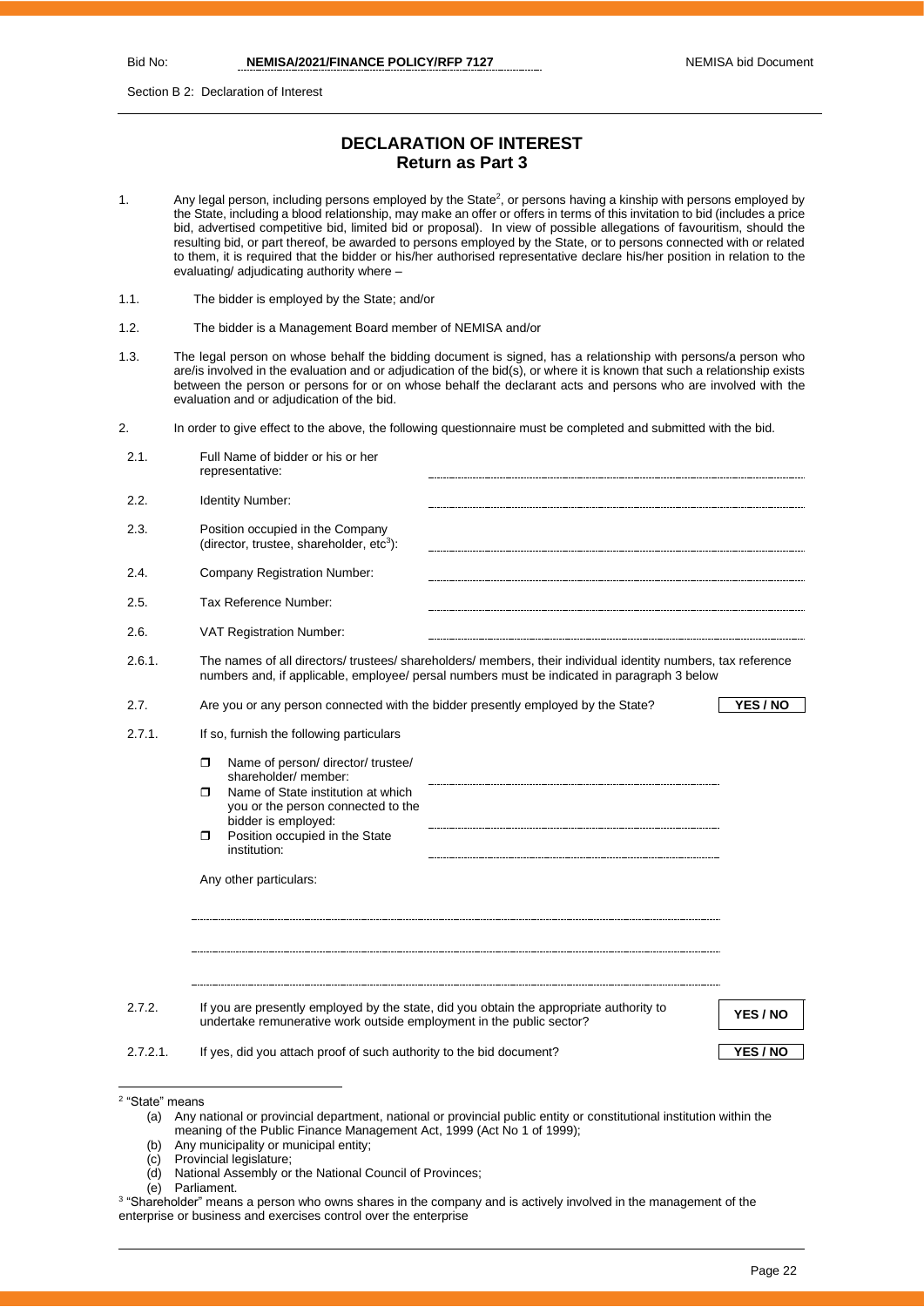| Bid No: |                                                 | NEMISA/2021/FINANCE POLICY/RFP 7127                                            |                                                                                                                                                                                          | <b>NEMISA bid Document</b>              |
|---------|-------------------------------------------------|--------------------------------------------------------------------------------|------------------------------------------------------------------------------------------------------------------------------------------------------------------------------------------|-----------------------------------------|
|         | Section B 2: Declaration of Interest            |                                                                                |                                                                                                                                                                                          |                                         |
|         | disqualification of the bid.)                   |                                                                                | (Note: Failure to submit proof of such authority, where applicable, may result in the                                                                                                    |                                         |
| 2.7.3.  |                                                 | If no, furnish reasons for non-submission of such proof:                       |                                                                                                                                                                                          |                                         |
|         |                                                 |                                                                                |                                                                                                                                                                                          |                                         |
|         |                                                 |                                                                                |                                                                                                                                                                                          |                                         |
| 2.8.    |                                                 | spouses conduct business with the State in the previous twelve (12) months?    | Did you or your spouse, or any of the company's directors/shareholders/members or their                                                                                                  | YES / NO                                |
| 2.8.1.  | If so, furnish the following particulars.       |                                                                                |                                                                                                                                                                                          |                                         |
|         |                                                 |                                                                                |                                                                                                                                                                                          |                                         |
| 2.9.    |                                                 |                                                                                | Do you, or any person connected with the bidder, have any relationship (family, friend, other)<br>with a person employed by the State and who may be involved with the evaluation and or | <b>YES / NO</b>                         |
|         | adjudication of this bid?                       |                                                                                |                                                                                                                                                                                          |                                         |
| 2.9.1.  | If so, furnish the following particulars.       |                                                                                |                                                                                                                                                                                          |                                         |
|         |                                                 |                                                                                |                                                                                                                                                                                          |                                         |
|         |                                                 |                                                                                |                                                                                                                                                                                          |                                         |
| 2.10.   | the evaluation and or adjudication of this bid? |                                                                                | Are you, or any person connected with the bidder, aware of any relationship (family, friend,<br>other) between the bidder and any person employed by the State who may be involved with  | YES / NO                                |
| 2.10.1. | If so, furnish the following particulars.       |                                                                                |                                                                                                                                                                                          |                                         |
|         |                                                 |                                                                                |                                                                                                                                                                                          |                                         |
|         |                                                 |                                                                                |                                                                                                                                                                                          |                                         |
|         |                                                 |                                                                                |                                                                                                                                                                                          |                                         |
| 2.11.   |                                                 | any other related companies whether or not they are bidding for this contract? | Do you or any of the directors/shareholders/members of the company have any interest in                                                                                                  | YES / NO                                |
| 2.11.1. | If so, furnish the following particulars.       |                                                                                |                                                                                                                                                                                          |                                         |
|         |                                                 |                                                                                |                                                                                                                                                                                          |                                         |
|         |                                                 |                                                                                |                                                                                                                                                                                          |                                         |
| 3.      |                                                 | Full details of directors/trustees/members/shareholders.                       |                                                                                                                                                                                          |                                         |
|         | Full Name                                       | <b>Identity Number</b>                                                         | Personal Tax Reference<br>No                                                                                                                                                             | State Employee<br>Number/ Persal Number |
|         |                                                 |                                                                                |                                                                                                                                                                                          |                                         |
|         |                                                 |                                                                                |                                                                                                                                                                                          |                                         |

Page 23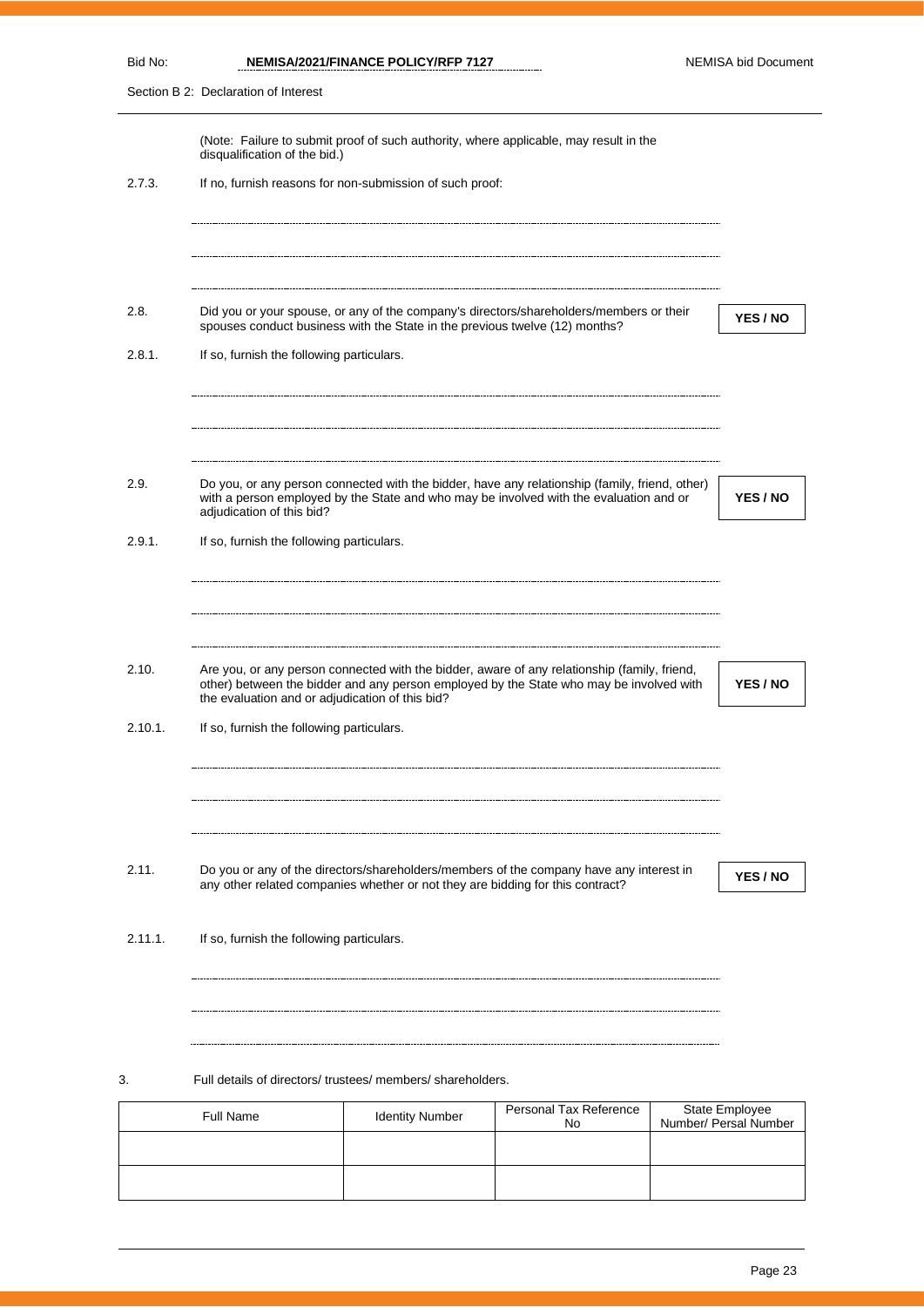Section B 2: Declaration of Interest

#### **DECLARATION**

#### I, THE UNDERSIGNED (NAME)

CERTIFY THAT THE INFORMATION FURNISHED IN PARAGRAPHS 2 AND 3 ABOVE IS CORRECT. I ACCEPT THAT THE STATE MAY REJECT THE BID OR ACT AGAINST ME IN TERMS OF PARAGRAPH 23 OF THE GENERAL CONDITIONS OF CONTRACT SHOULD THIS DECLARATION PROVE TO BE FALSE.

Signature Date Date

Position Name of bidder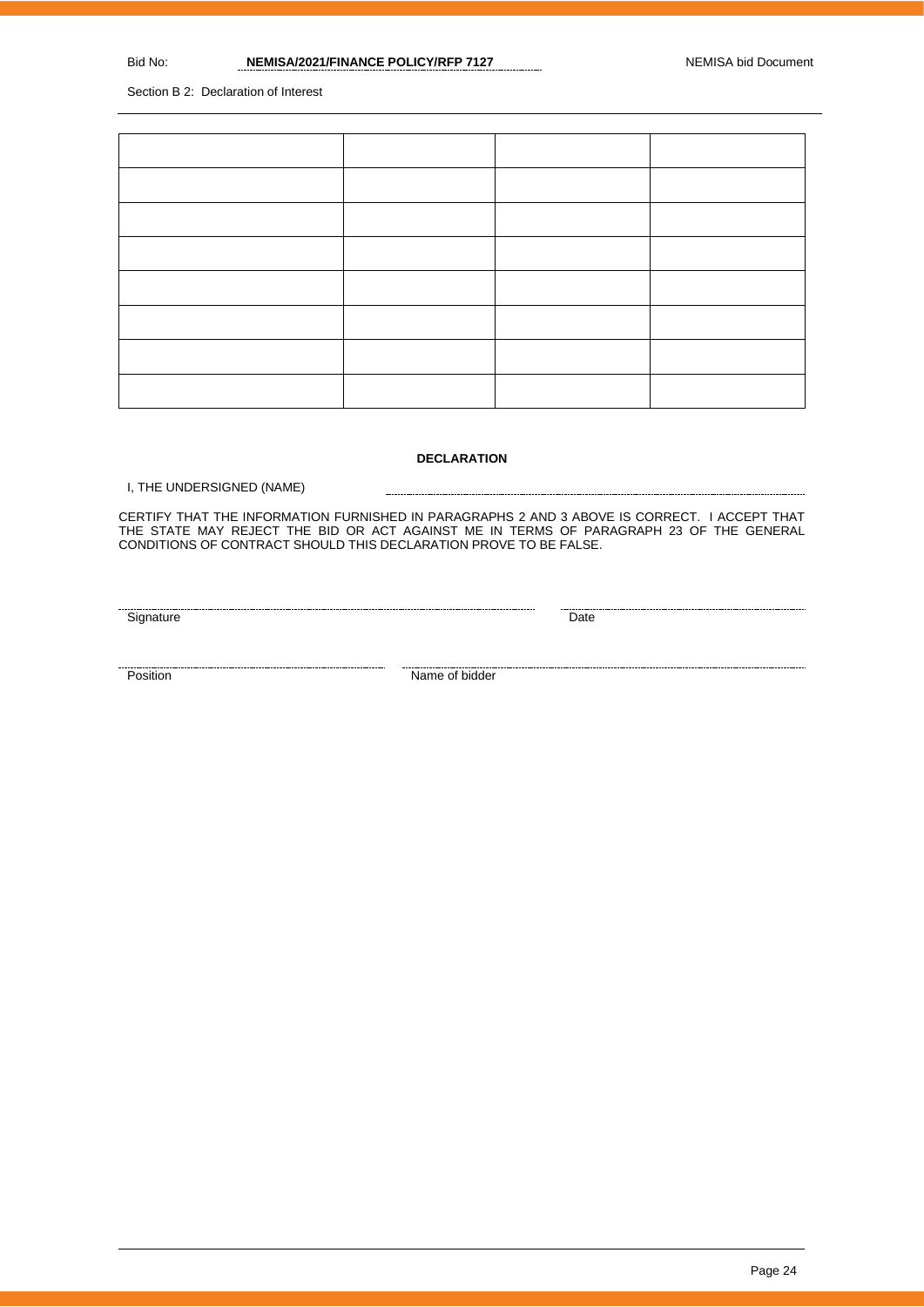Section B 3: Declaration of bidder's past SCM practices

# **DECLARATION OF BIDDER'S PAST SUPPLY CHAIN MANAGEMENT PRACTICES Return as Part 4**

- 1 This declaration will be used by institutions to ensure that when goods and services are being procured, all reasonable steps are taken to combat the abuse of the supply chain management system.
- 2 The bid of any bidder may be disregarded if that bidder, or any of its directors have:
	- a. abused the NEMISA's supply chain management system;
	- b. committed fraud or any other improper conduct in relation to such system; or
	- c. failed to perform on any previous contract.

3 In order to give effect to the above, the following questionnaire must be completed and submitted with the bid.

| <b>Item</b> | Question                                                                                                                                                                                                                                       | <b>Yes</b> | <b>No</b>      |
|-------------|------------------------------------------------------------------------------------------------------------------------------------------------------------------------------------------------------------------------------------------------|------------|----------------|
| 3.1         | Is the bidder or any of its directors listed on the National Treasury's database of Restricted                                                                                                                                                 | <b>Yes</b> | <b>No</b>      |
|             | Suppliers as companies or persons prohibited from doing business with the public sector?                                                                                                                                                       | п          | П              |
|             | (Companies or persons who are listed on this database were informed in writing of this<br>restriction by the Accounting Officer/ authority of the institution that imposed the<br>restriction after the audi alteram partem rule was applied). |            |                |
|             | The database of Restricted Suppliers now resides on the National Treasury's website<br>(www.reatury.gov.za) and can be accessed by clicking on its link at the bottom of the<br>homepage.                                                      |            |                |
| 3.1.1       | If so, furnish particulars:                                                                                                                                                                                                                    |            |                |
| 3.2         | Is the bidder or any of its directors listed on the Register for Tender Defaulters in terms of                                                                                                                                                 | Yes.       | No.            |
|             | section 29 of the Prevention and Combating of Corrupt Activities Act (No 12 of 2004)?                                                                                                                                                          | п          | П              |
|             | The Register for Tender Defaulters can be accessed on the National Treasury's website,<br>(www.treasury.gov.za) by clicking on its link at the bottom of the homepage.                                                                         |            |                |
| 3.2.1       | If so, furnish particulars:                                                                                                                                                                                                                    |            |                |
| 3.3         | Was the bidder or any of its directors convicted by a court of law (including a court outside of                                                                                                                                               | <b>Yes</b> | N <sub>0</sub> |
|             | the Republic of South Africa) for fraud or corruption during the past five years?                                                                                                                                                              | п          | □              |
| 3.3.1       | If so, furnish particulars:                                                                                                                                                                                                                    |            |                |
| 3.4         | Was any contract between the bidder and any organ of state terminated during the past five                                                                                                                                                     | Yes        | No.            |
|             | years on account of failure to perform on or comply with the contract?                                                                                                                                                                         | □          | □              |
| 3.4.1       | If so, furnish particulars:                                                                                                                                                                                                                    |            |                |

#### **CERTIFICATION**

I, THE UNDERSIGNED (FULL NAME) …………………………………………………………………………………………. CERTIFY THAT THE INFORMATION FURNISHED ON THIS DECLARATION FORM IS TRUE AND CORRECT.

I ACCEPT THAT, IN ADDITION TO CANCELLATION OF A CONTRACT, ACTION MAY BE TAKEN AGAINST ME SHOULD THIS DECLARATION PROVE TO BE FALSE.

<u>Signature Date</u>

<u>Position</u> Name of Bidder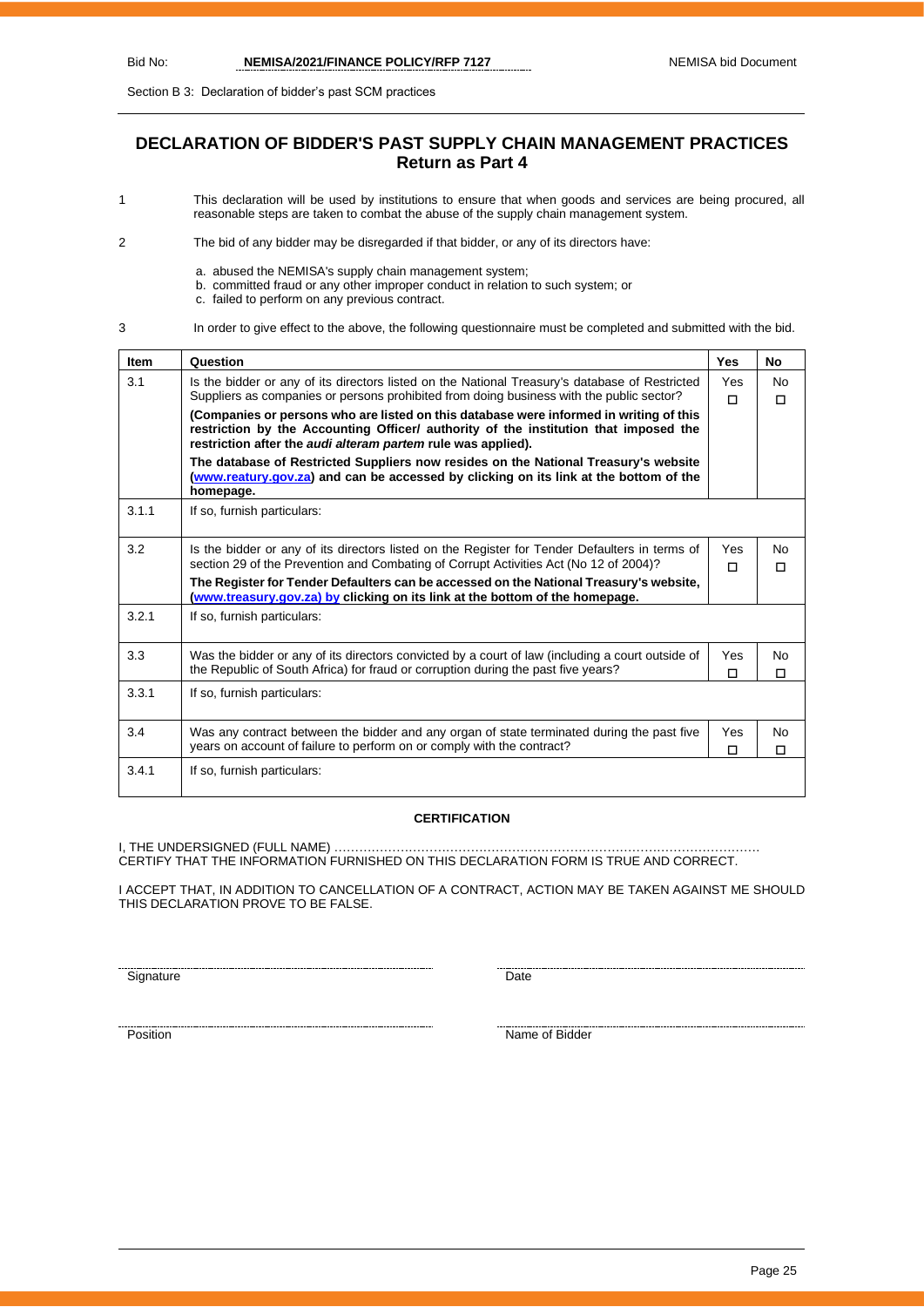Section B 6: Invitation to Bid

#### **CERTIFICATE OF INDEPENDENT BID DETERMINATION Return as Part 5**

I, the undersigned, in submitting the accompanying bid:

#### NEMISA/2021/FINANCE POLICY/RFP 7127 - REQUEST FOR PROPOSAL FOR PROVISION FOR REVIEW AND CREATE FINANCE POLICY

(Bid Number and Description)

in response to the invitation for the bid made by:

**NEMISA** (Name of Institution) do hereby make the following statements that I certify to be true and complete in every respect: I certify, on behalf of: \_\_\_\_\_\_\_\_\_\_\_\_\_\_\_\_\_\_\_\_\_\_\_\_\_\_\_\_\_\_\_\_\_\_\_\_\_\_\_\_\_\_\_\_\_\_\_\_\_\_that: (Name of Bidder) 1. I have read and I understand the contents of this Certificate; 2. I understand that the accompanying bid will be disqualified if this Certificate is found not to be true and complete in every respect; I am authorized by the bidder to sign this Certificate, and to submit the accompanying bid, on behalf of the bidder; 3. Each person whose signature appears on the accompanying bid has been authorized by the bidder to determine the terms of, and to sign the bid, on behalf of the bidder; 4. For the purposes of this Certificate and the accompanying bid, I understand that the word "competitor" shall include any individual or organization, other than the bidder, whether or not affiliated with the bidder, who:  $\Box$  has been requested to submit a bid in response to this bid invitation; could potentially submit a bid in response to this bid invitation, based on their qualifications, abilities or experience; and  $\Box$  provides the same goods and services as the bidder and/or is in the same line of business as the bidder 5. The bidder has arrived at the accompanying bid independently from, and without consultation, communication, agreement or arrangement with any competitor. However communication between partners in a joint venture or consortium<sup>4</sup> will not be construed as collusive bidding. 6. In particular, without limiting the generality of paragraphs 6 above, there has been no consultation, communication, agreement or arrangement with any competitor regarding: prices;<br>n geogra geographical area where product or service will be rendered (market allocation)  $\Box$  methods, factors or formulas used to calculate prices;  $\Box$  the intention or decision to submit or not to submit, a bid;  $\Box$  the submission of a bid which does not meet the specifications and conditions of the bid; or  $\Box$  bidding with the intention not to win the bid bidding with the intention not to win the bid. 7. In addition, there have been no consultations, communications, agreements or arrangements with any competitor regarding the quality, quantity, specifications and conditions or delivery particulars of the products or services to which this bid invitation relates. 8. The terms of the accompanying bid have not been, and will not be, disclosed by the bidder, directly or indirectly, to any competitor, prior to the date and time of the official bid opening or of the awarding of the contract. 9. I am aware that, in addition and without prejudice to any other remedy provided to combat any restrictive practices related to bids and contracts, bids that are suspicious will be reported to the Competition Commission for investigation and possible imposition of administrative penalties in terms of section 59 of the Competition Act No 89 of 1998 and or may be reported to the National Prosecuting Authority (NPA) for criminal investigation and or may be restricted from conducting business with the public sector for a period not exceeding ten (10) years in terms of the Prevention and Combating of Corrupt Activities Act No 12 of 2004 or any other applicable legislation. ………………………………………………… ………………………………… Signature …………………………………………………. ………………………………… Position **Name of Bidder Name of Bidder** 

<sup>4</sup> Joint venture or Consortium means an association of persons for the purpose of combining their expertise, property, capital, efforts, skill and knowledge in an activity for the execution of a contract.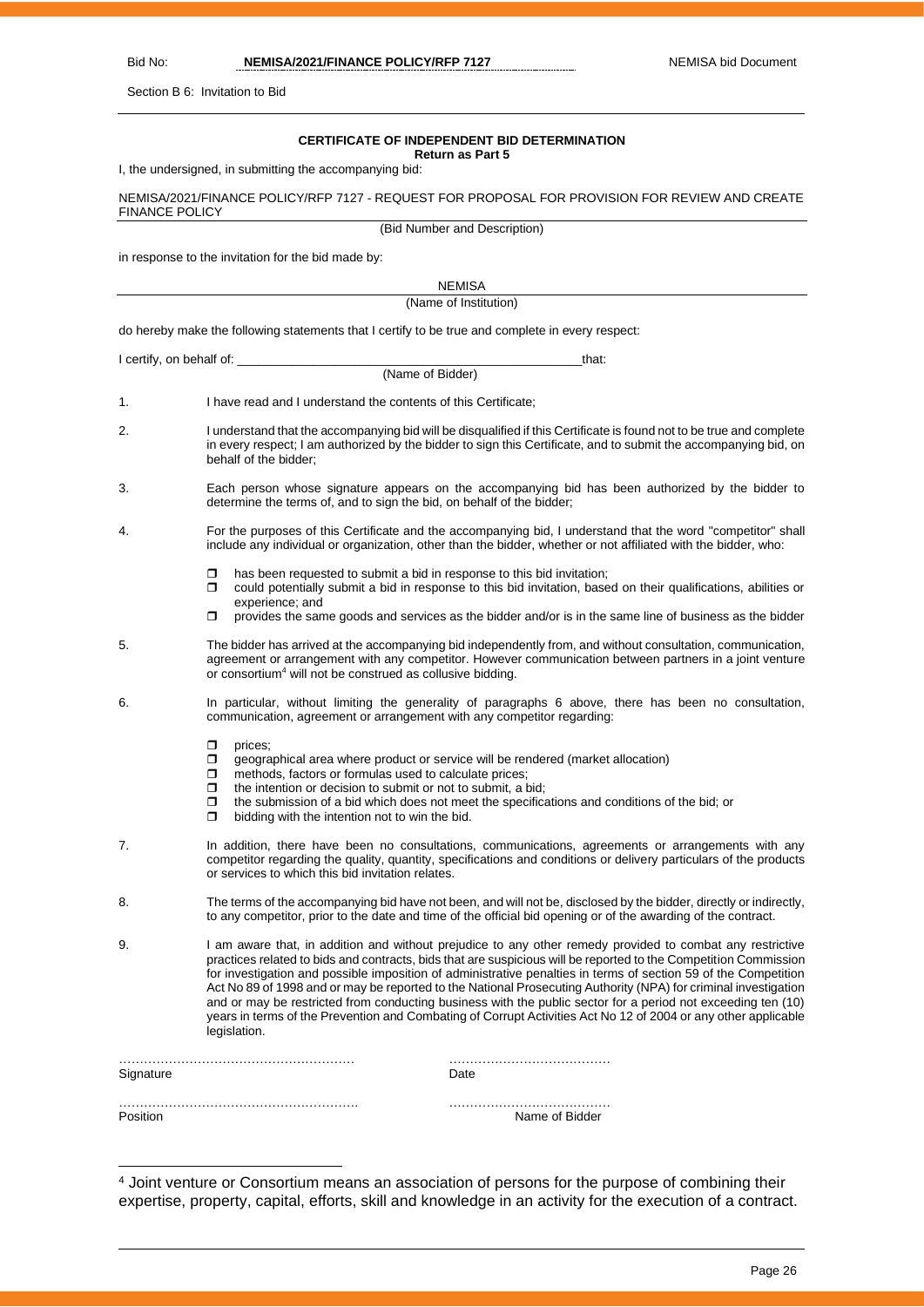Section B 6: Invitation to Bid

#### **PREFERENCE POINTS CLAIM FORM IN TERMS OF THE PREFERENTIAL PROCUREMENT REGULATIONS 2017 Return as Part 6**

**NB: BEFORE COMPLETING THIS FORM, BIDDERS MUST STUDY THE GENERAL CONDITIONS, DEFINITIONS AND DIRECTIVES APPLICABLE IN RESPECT OF B-BBEE, AS PRESCRIBED IN THE PREFERENTIAL PROCUREMENT REGULATIONS, 2017.** 

#### **1. GENERAL CONDITIONS**

- 1.1 The following preference point systems are applicable to all bids:
	- the 80/20 system for requirements with a Rand value of up to R50 000 000 (all applicable taxes included); and
		- the 90/10 system for requirements with a Rand value above R50 000 000 (all applicable taxes included).
- 1.2 The value of this bid is estimated to not exceed R50 000 000 (all applicable taxes included) and therefore the 80/20 preference point system shall be applicable;
- 1.3 Points for this bid shall be awarded for:
	- (a) Price; and

(b) B-BBEE Status Level of Contributor.

1.4 The maximum points for this bid are allocated as follows:

|                                                   | <b>POINTS</b> |
|---------------------------------------------------|---------------|
| PRICE                                             | 80            |
| <b>B-BBEE Status Level of Contributor</b>         | 20            |
| Total points for Price and B-BBEE must not exceed | 100           |

1.5 Failure on the part of a bidder to submit proof of B-BBEE Status level of contributor together with the bid, will be interpreted to mean that preference points for B-BBEE status level of contribution are not claimed.

1.6 The purchaser reserves the right to require of a bidder, either before a bid is adjudicated or at any time subsequently, to substantiate any claim in regard to preferences, in any manner required by the purchaser.

#### **2. DEFINITIONS**

- (a) **"B-BBEE"** means broad-based black economic empowerment as defined in section 1 of the Broad-Based Black Economic Empowerment Act;
- (b) "**B-BBEE status level of contributor"** means the B-BBEE status of an entity in terms of a code of good practice on black economic empowerment, issued in terms of section 9(1) of the Broad-Based Black Economic Empowerment Act;
- (c) **"bid"** means a written offer in a prescribed or stipulated form in response to an invitation by an organ of state for the provision of goods or services, through price quotations, advertised competitive bidding processes or proposals;
- (d) **"Broad-Based Black Economic Empowerment Act"** means the Broad-Based Black Economic Empowerment Act, 2003 (Act No. 53 of 2003);
- (e) **"EME"** means an Exempted Micro Enterprise in terms of a code of good practice on black economic empowerment issued in terms of section 9 (1) of the Broad-Based Black Economic Empowerment Act;
- (f) **"functionality"** means the ability of a tenderer to provide goods or services in accordance with specifications as set out in the tender documents.
- (g) **"prices"** includes all applicable taxes less all unconditional discounts;
- (h) **"proof of B-BBEE status level of contributor"** means:
	- 1) B-BBEE Status level certificate issued by an authorized body or person;
		- 2) A sworn affidavit as prescribed by the B-BBEE Codes of Good Practice;
	- 3) Any other requirement prescribed in terms of the B-BBEE Act;

(i) **"QSE"** means a qualifying small business enterprise in terms of a code of good practice on black economic

empowerment issued in terms of section 9 (1) of the Broad-Based Black Economic Empowerment Act;

*(j)* **"rand value"** means the total estimated value of a contract in Rand, calculated at the time of bid invitation, and includes all applicable taxes;

#### **3. POINTS AWARDED FOR PRICE**

#### **3.1 THE 80/20 OR 90/10 PREFERENCE POINT SYSTEMS**

A maximum of 80 or 90 points is allocated for price on the following basis:

**80/20 or 90/10**

$$
s = 80 \left( 1 - \frac{Pt - P \min P}{ \min} \right)
$$

$$
Ps = 80 \left( 1 - \frac{Pt - P \min}{P \min} \right) \qquad \text{or} \qquad \qquad Ps = 90 \left( 1 - \frac{Pt - P \min}{P \min} \right)
$$

**Where** 

 $Ps$  = Points scored for price of bid under consideration<br>Pt= Price of bid under consideration  $Pt =$  Price of bid under consideration<br>Pmin = Price of lowest acceptable Price of lowest acceptable bid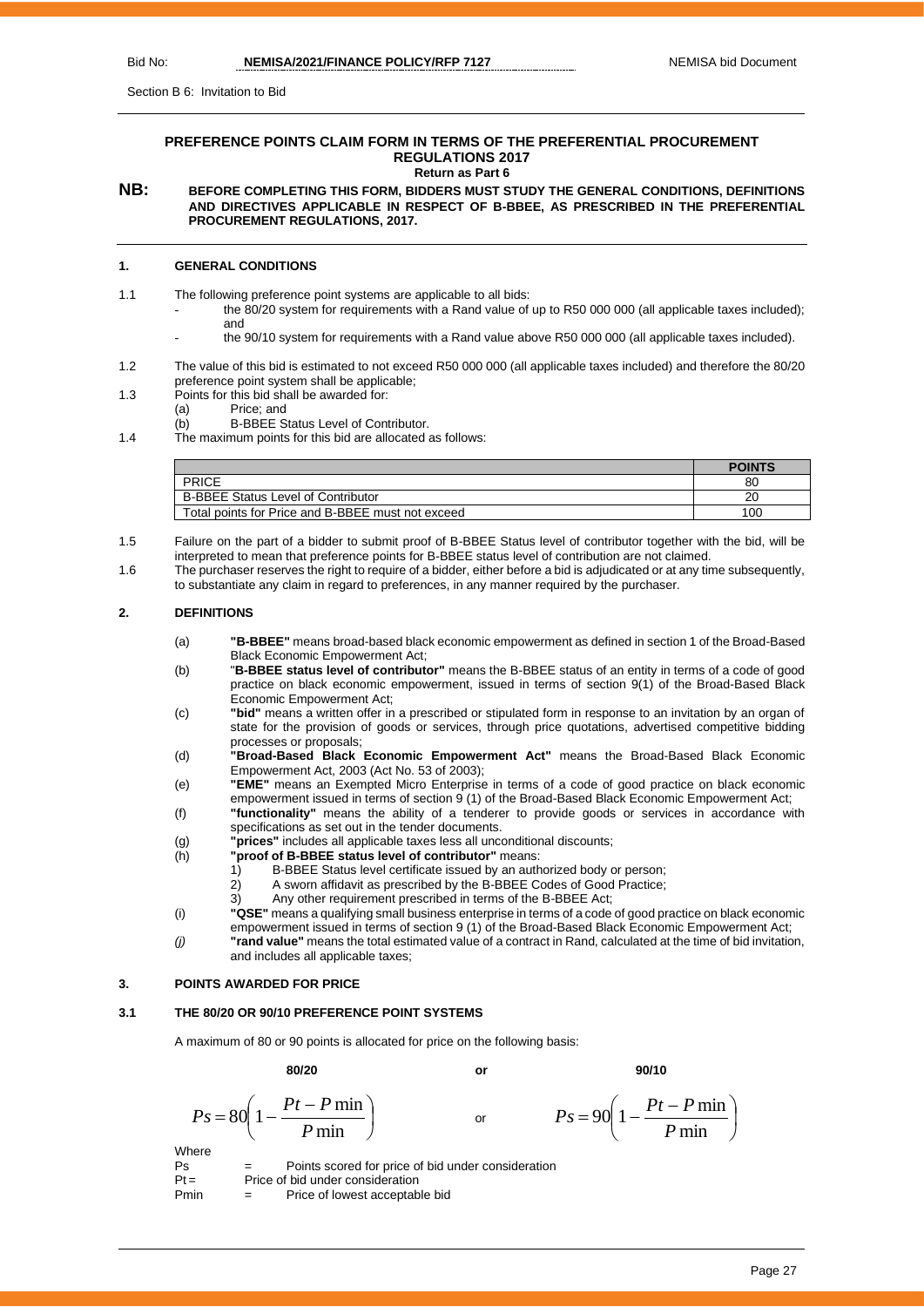Section B 6: Invitation to Bid

#### **4. POINTS AWARDED FOR B-BBEE STATUS LEVEL OF CONTRIBUTOR**

4.1 In terms of Regulation 6 (2) and 7 (2) of the Preferential Procurement Regulations, preference points must be awarded to a bidder for attaining the B-BBEE status level of contribution in accordance with the table below:

| <b>B-BBEE Status Level of Contributor</b> | <b>Number of points</b><br>(90/10 system) | <b>Number of points</b><br>(80/20 system) |
|-------------------------------------------|-------------------------------------------|-------------------------------------------|
|                                           | 10                                        | 20                                        |
| 2                                         | 9                                         | 18                                        |
| 3                                         | 6                                         | 14                                        |
| 4                                         | 5                                         | 12                                        |
| 5                                         | 4                                         | 8                                         |
| 6                                         | 3                                         | 6                                         |
|                                           | 2                                         | 4                                         |
| 8                                         |                                           | $\mathcal{P}$                             |
| Non-compliant contributor                 |                                           |                                           |

#### **5. BID DECLARATION**

5.1 Bidders who claim points in respect of B-BBEE Status Level of Contribution must complete the following:

#### **6. B-BBEE STATUS LEVEL OF CONTRIBUTOR CLAIMED IN TERMS OF PARAGRAPHS 1.4 AND 4.1**

6.1 B-BBEE Status Level of Contributor: = ………….…… (maximum of 10 or 20 points) (Points claimed in respect of paragraph 6.1 must be in accordance with the table reflected in paragraph 4.1 and must be substantiated by relevant proof of B-BBEE status level of contributor.

#### **7. SUB-CONTRACTING**

7.1 Will any portion of the contract be sub-contracted?

**(***Tick applicable box***)** YES NO

#### 7.1.1 If yes, indicate:

- i) What percentage of the contract will be subcontracted? .........................%
- ii) The name of the sub-contractor …………………..………….…………………….
- iii) The B-BBEE status level of the sub-contractor .................................…………..
- iv) Whether the sub-contractor is an EME or QSE

#### *(Tick applicable box***)**



v) Specify, by ticking the appropriate box, if subcontracting with an enterprise in terms of the Preferential Procurement Regulations,2017:

| Designated Group: An EME or QSE which is at last 51% owned by:    | <b>EME</b> | QSE |
|-------------------------------------------------------------------|------------|-----|
|                                                                   |            |     |
| Black people                                                      |            |     |
| Black people who are youth                                        |            |     |
| Black people who are women                                        |            |     |
| Black people with disabilities                                    |            |     |
| Black people living in rural or underdeveloped areas or townships |            |     |
| Cooperative owned by black people                                 |            |     |
| Black people who are military veterans                            |            |     |
| OR                                                                |            |     |
| Any EME                                                           |            |     |
| Any QSE                                                           |            |     |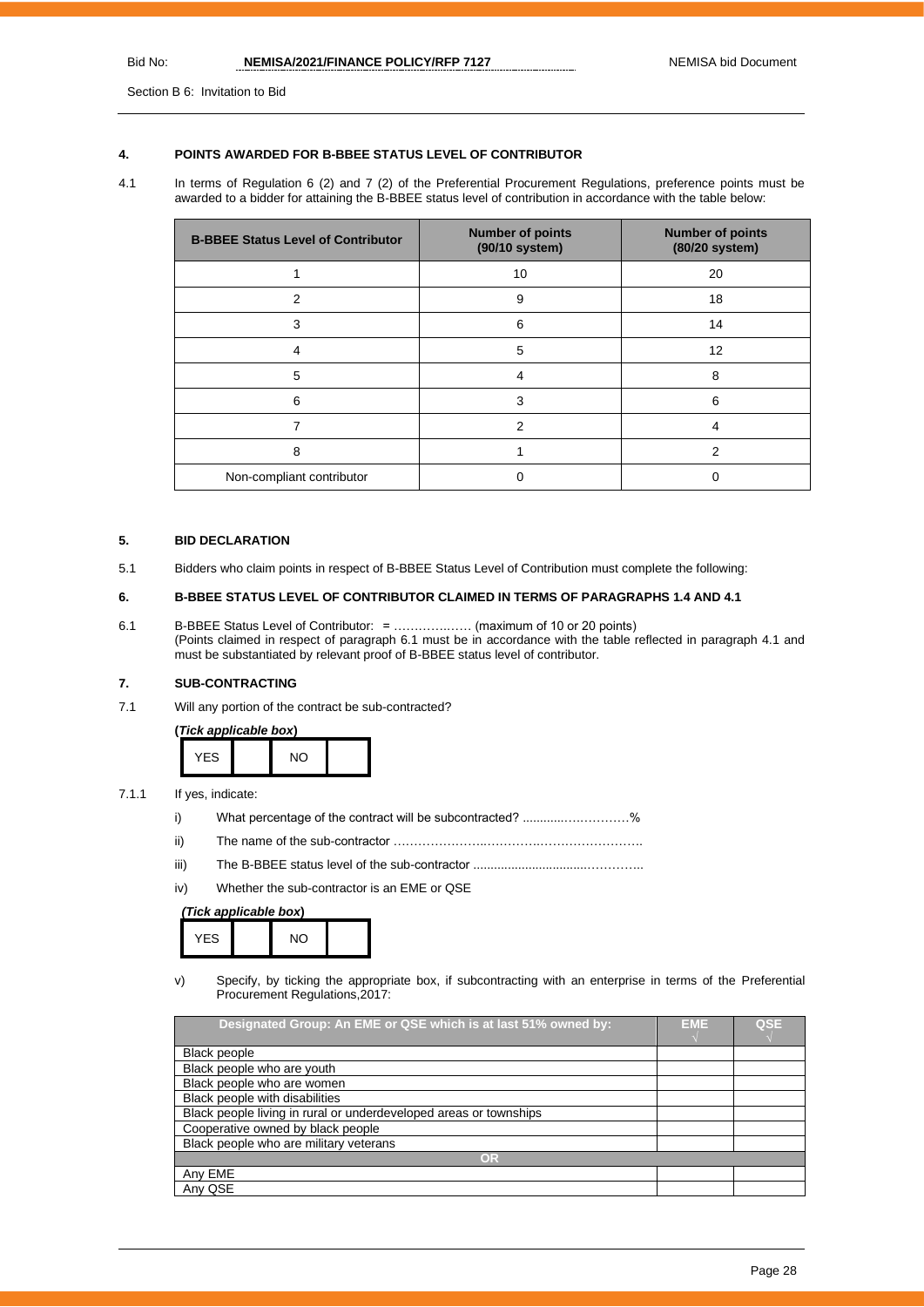#### Bid No: **NEMISA/2021/FINANCE POLICY/RFP 7127** NEMISA bid Document

8. **DECLARATION WITH REGARD TO COMPANY/ FIRM**

Section B 6: Invitation to Bid

| 8.1 |                                                                                                                                                                                                                                                                                                                                                                                                                                                                                                                                                                                                                                                                                                                                                                                                                                                                                                                                                                                                                                                                                                                                                                                                                                                                                                                                                                              |
|-----|------------------------------------------------------------------------------------------------------------------------------------------------------------------------------------------------------------------------------------------------------------------------------------------------------------------------------------------------------------------------------------------------------------------------------------------------------------------------------------------------------------------------------------------------------------------------------------------------------------------------------------------------------------------------------------------------------------------------------------------------------------------------------------------------------------------------------------------------------------------------------------------------------------------------------------------------------------------------------------------------------------------------------------------------------------------------------------------------------------------------------------------------------------------------------------------------------------------------------------------------------------------------------------------------------------------------------------------------------------------------------|
| 8.2 |                                                                                                                                                                                                                                                                                                                                                                                                                                                                                                                                                                                                                                                                                                                                                                                                                                                                                                                                                                                                                                                                                                                                                                                                                                                                                                                                                                              |
| 8.3 |                                                                                                                                                                                                                                                                                                                                                                                                                                                                                                                                                                                                                                                                                                                                                                                                                                                                                                                                                                                                                                                                                                                                                                                                                                                                                                                                                                              |
| 8.4 | <b>TYPE OF COMPANY/ FIRM</b>                                                                                                                                                                                                                                                                                                                                                                                                                                                                                                                                                                                                                                                                                                                                                                                                                                                                                                                                                                                                                                                                                                                                                                                                                                                                                                                                                 |
|     | (Tick applicable box)<br>Partnership/ Joint Venture/ Consortium<br>П.<br>One person business/ sole propriety<br>П.<br>Close corporation<br>$\Box$<br>Company<br>$\Box$<br>(Pty) Limited<br>П.                                                                                                                                                                                                                                                                                                                                                                                                                                                                                                                                                                                                                                                                                                                                                                                                                                                                                                                                                                                                                                                                                                                                                                                |
| 8.5 | <b>DESCRIBE PRINCIPAL BUSINESS ACTIVITIES</b>                                                                                                                                                                                                                                                                                                                                                                                                                                                                                                                                                                                                                                                                                                                                                                                                                                                                                                                                                                                                                                                                                                                                                                                                                                                                                                                                |
|     |                                                                                                                                                                                                                                                                                                                                                                                                                                                                                                                                                                                                                                                                                                                                                                                                                                                                                                                                                                                                                                                                                                                                                                                                                                                                                                                                                                              |
| 8.6 | <b>COMPANY CLASSIFICATION</b>                                                                                                                                                                                                                                                                                                                                                                                                                                                                                                                                                                                                                                                                                                                                                                                                                                                                                                                                                                                                                                                                                                                                                                                                                                                                                                                                                |
|     | (Tick applicable box)<br>Manufacturer<br>0<br>П.<br>Supplier<br>Professional service provider<br>П.<br>Other service providers, e.g. transporter, etc.<br>П.                                                                                                                                                                                                                                                                                                                                                                                                                                                                                                                                                                                                                                                                                                                                                                                                                                                                                                                                                                                                                                                                                                                                                                                                                 |
| 8.7 | Total number of years the company/firm has been in business:                                                                                                                                                                                                                                                                                                                                                                                                                                                                                                                                                                                                                                                                                                                                                                                                                                                                                                                                                                                                                                                                                                                                                                                                                                                                                                                 |
| 8.8 | I/ we, the undersigned, who is/ are duly authorised to do so on behalf of the company/firm, certify that the points<br>claimed, based on the B-BBE status level of contributor indicated in paragraphs 1.4 and 6.1 of the foregoing<br>certificate, qualifies the company/ firm for the preference(s) shown and I/ we acknowledge that:<br>The information furnished is true and correct;<br>i)<br>ii)<br>The preference points claimed are in accordance with the General Conditions as indicated in paragraph 1 of<br>this form;<br>In the event of a contract being awarded as a result of points claimed as shown in paragraphs 1.4 and 6.1,<br>iii)<br>the contractor may be required to furnish documentary proof to the satisfaction of the purchaser that the<br>claims are correct:<br>If the B-BBEE status level of contributor has been claimed or obtained on a fraudulent basis or any of the<br>iv)<br>conditions of contract have not been fulfilled, the purchaser may, in addition to any other remedy it may have<br>(a)<br>disqualify the person from the bidding process;<br>recover costs, losses or damages it has incurred or suffered as a result of that person's conduct;<br>(b)<br>cancel the contract and claim any damages which it has suffered as a result of having to make<br>(c)<br>less favourable arrangements due to such cancellation; |
|     | recommend that the bidder or contractor, its shareholders and directors, or only the shareholders<br>(d)<br>and directors who acted on a fraudulent basis, be restricted by the National Treasury from<br>obtaining business from any organ of state for a period not exceeding 10 years, after the audi<br>alteram partem (hear the other side) rule has been applied; and<br>forward the matter for criminal prosecution.<br>(e)                                                                                                                                                                                                                                                                                                                                                                                                                                                                                                                                                                                                                                                                                                                                                                                                                                                                                                                                           |
|     |                                                                                                                                                                                                                                                                                                                                                                                                                                                                                                                                                                                                                                                                                                                                                                                                                                                                                                                                                                                                                                                                                                                                                                                                                                                                                                                                                                              |

| <b>WITNESSES</b><br>. | SIGNATURE(S) OF BIDDERS(S)<br>DATE: |
|-----------------------|-------------------------------------|
|                       | ADDRESS:<br>.<br>.                  |
| ◠                     |                                     |
|                       |                                     |

#### **INVITATION TO BID Return as Part 7**

#### **YOU ARE HEREBY INVITED TO BID FOR REQUIREMENT OF NEMISA**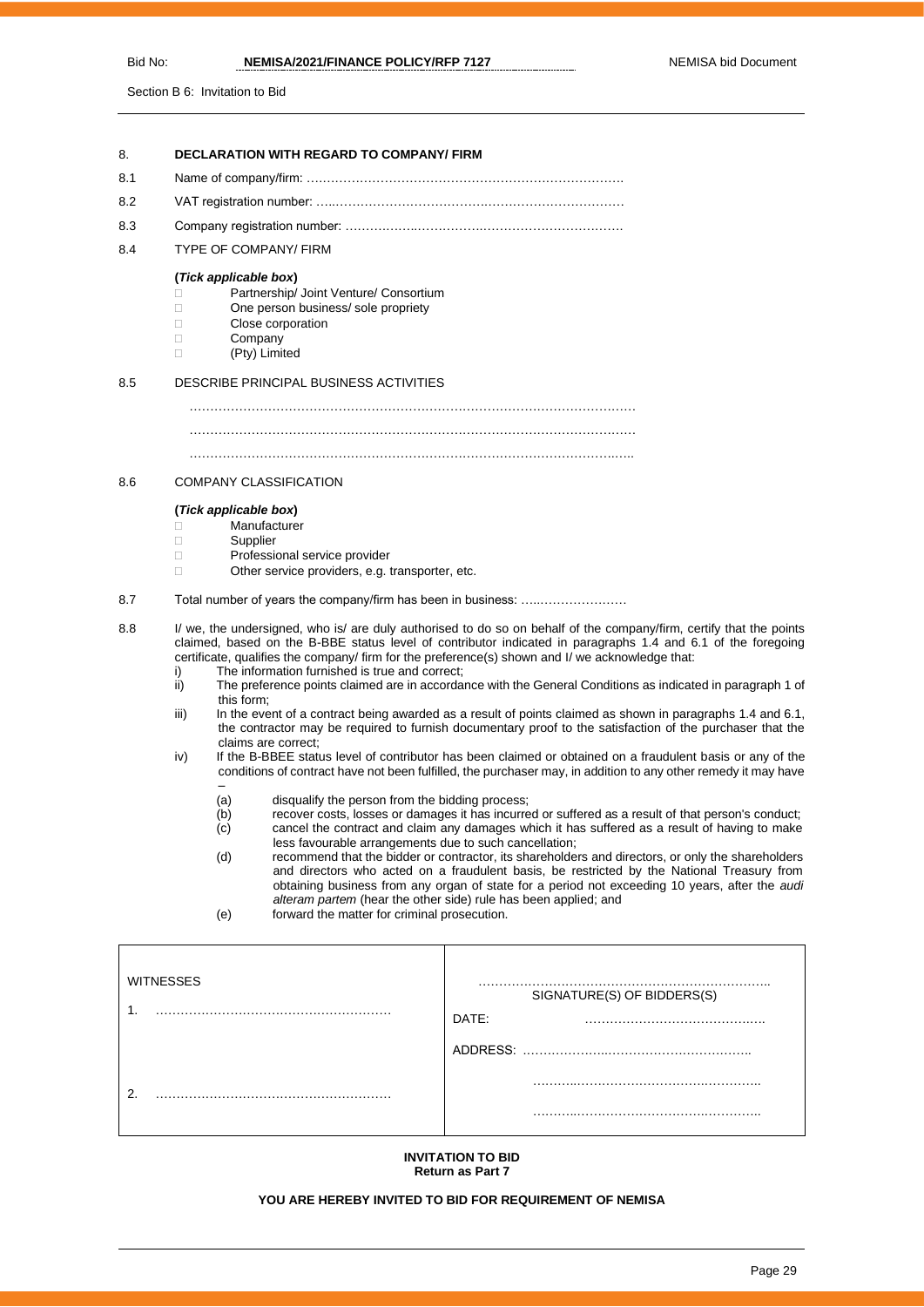#### Bid No: **NEMISA/2021/FINANCE POLICY/RFP 7127** NEMISA bid Document

Section B 6: Invitation to Bid

| <b>BID NO</b>      |                              | NEMISA/2021/FINANCE POLICY/RFP 7127                      | <b>CLOSING</b><br><b>DATE</b>                                                                                                                         | MONDAY, 27 SEPTEMBER<br>2021 | <b>CLOSING</b><br><b>TIME</b>              | 11:00 |
|--------------------|------------------------------|----------------------------------------------------------|-------------------------------------------------------------------------------------------------------------------------------------------------------|------------------------------|--------------------------------------------|-------|
|                    |                              |                                                          | REQUEST FOR PROPOSAL FOR PROVISION FOR REVIEW AND CREATE FINANCE POLICY                                                                               |                              |                                            |       |
|                    |                              |                                                          | All Bidders must furnish the following particulars and include it in their submission<br>(Failure to do so may result in your bid being disqualified) |                              |                                            |       |
| Name of Bidder:    |                              |                                                          |                                                                                                                                                       |                              |                                            |       |
| Postal address:    |                              |                                                          |                                                                                                                                                       |                              |                                            |       |
| Street address:    |                              |                                                          |                                                                                                                                                       |                              |                                            |       |
|                    |                              |                                                          |                                                                                                                                                       |                              |                                            |       |
| Telephone number:  |                              | Code                                                     | Number                                                                                                                                                |                              |                                            |       |
| Cellular number:   |                              |                                                          |                                                                                                                                                       |                              |                                            |       |
| Facsimile number:  |                              | Code                                                     | Number                                                                                                                                                |                              |                                            |       |
| e-Mail address:    |                              |                                                          |                                                                                                                                                       |                              |                                            |       |
|                    | VAT Registration No:         |                                                          |                                                                                                                                                       |                              |                                            |       |
|                    |                              | TAX COMPLIANCE REQUIREMENTS (Tick applicable box)        |                                                                                                                                                       |                              |                                            |       |
| <b>Printed TCS</b> |                              |                                                          | SARS PIN                                                                                                                                              |                              | CSD <sub>No</sub>                          |       |
|                    |                              |                                                          |                                                                                                                                                       |                              |                                            |       |
|                    | (Tick applicable box)        | <b>PROOF OF B-BBEE STATUS LEVEL SUBMITTED?</b>           |                                                                                                                                                       | <b>YES</b>                   | <b>NO</b>                                  |       |
|                    |                              | <b>B-BBEE Status Level Verification Certificate</b>      |                                                                                                                                                       |                              | <b>B-BBEE Status Level Sworn Affidavit</b> |       |
|                    |                              | WHO WAS THE CERTIFICATE ISSUED BY? (Tick applicable box) |                                                                                                                                                       |                              |                                            |       |
|                    |                              |                                                          | An Accounting Officer as contemplated in the Close Corporation Act (CCA)?                                                                             |                              |                                            |       |
|                    |                              |                                                          | A verification Agency accredited by the South African National Accreditation System (SANAS)?                                                          |                              |                                            |       |
|                    | A registered Auditor?        |                                                          |                                                                                                                                                       |                              |                                            |       |
|                    | preference points for B-BBEE |                                                          | NOTE: A B-BBEE Status Level Certificate/ Sworn Affidavit (For EMEs or QSEs) must be submitted in order to qualify for                                 |                              |                                            |       |
|                    |                              | <b>Contact details of Bidder's representative:</b>       |                                                                                                                                                       |                              |                                            |       |
|                    | Name and Surname             |                                                          |                                                                                                                                                       |                              |                                            |       |
| Telephone number:  |                              | Code                                                     | Number                                                                                                                                                |                              |                                            |       |
| Cellular number:   |                              |                                                          |                                                                                                                                                       |                              |                                            |       |
| Facsimile number:  |                              | Code                                                     | Number                                                                                                                                                |                              |                                            |       |
| e-Mail address:    |                              |                                                          |                                                                                                                                                       |                              |                                            |       |
|                    |                              |                                                          | Confirmation                                                                                                                                          |                              |                                            |       |
|                    |                              |                                                          |                                                                                                                                                       |                              | YES / NO                                   |       |
|                    |                              |                                                          | Are you the accredited representative in South Africa for the services offered by you?                                                                |                              |                                            |       |

I/ We have examined the information provided in your bid documents and offer to undertake the work prescribed in accordance with the requirements as set out in the bid document. The prices quoted in this bid are valid for the stipulated period. I/ We confirm the availability of the proposed team members. I/ We confirm that this bid will remain binding upon us and may be accepted by you at any time before the expiry date.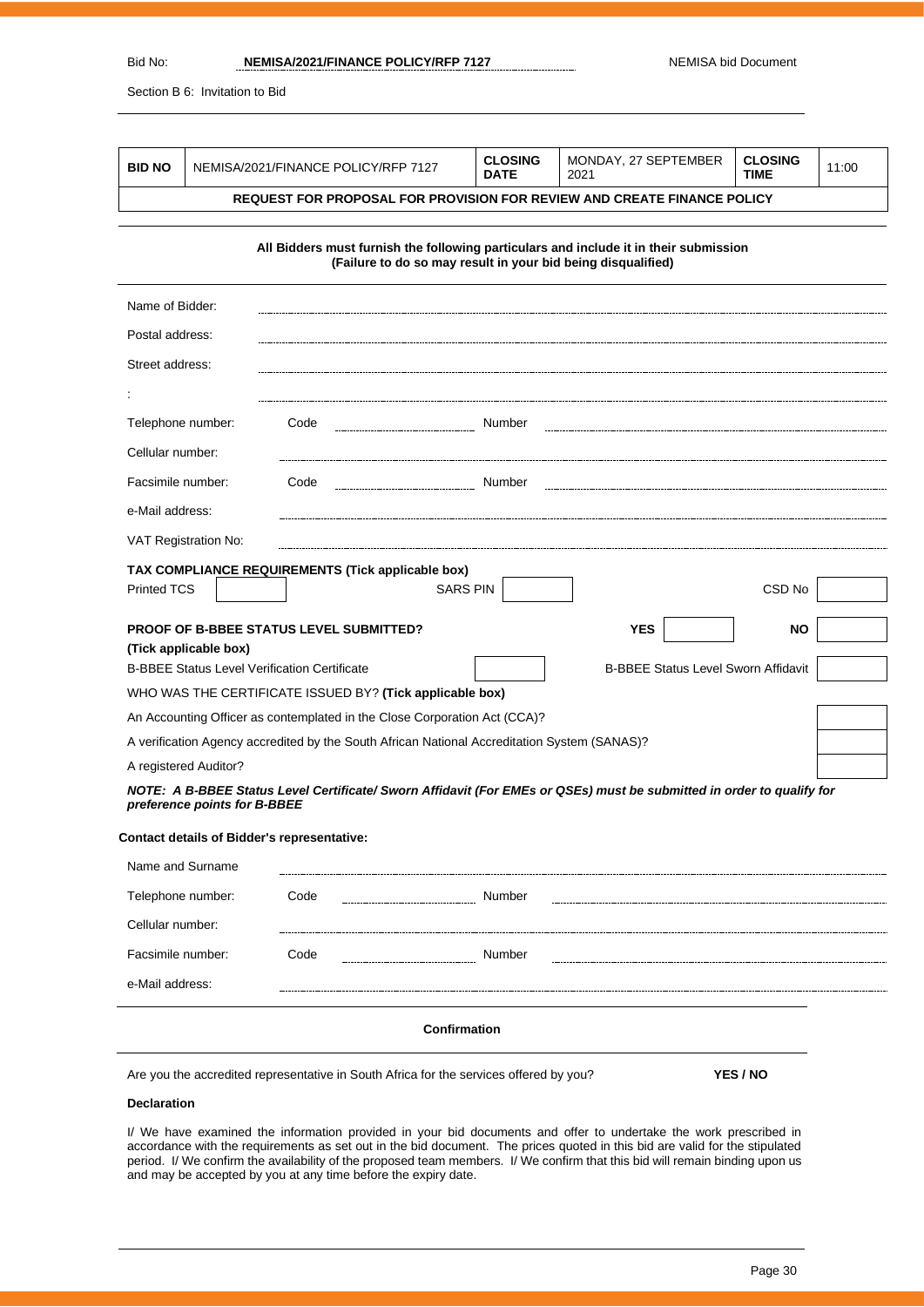| Bid No:                        | NEMISA/2021/FINANCE POLICY/RFP 7127           |   | NEMISA bid Document |
|--------------------------------|-----------------------------------------------|---|---------------------|
| Section B 6: Invitation to Bid |                                               |   |                     |
| <b>Signature of Bidder:</b>    |                                               |   |                     |
| Date:                          |                                               |   |                     |
|                                | Are you duly authorised to commit the Bidder? |   | YES / NO            |
|                                | Capacity under which this bid is signed       |   |                     |
|                                | TOTAL BID PRICE (INCLUSIVE OF VAT)            | R |                     |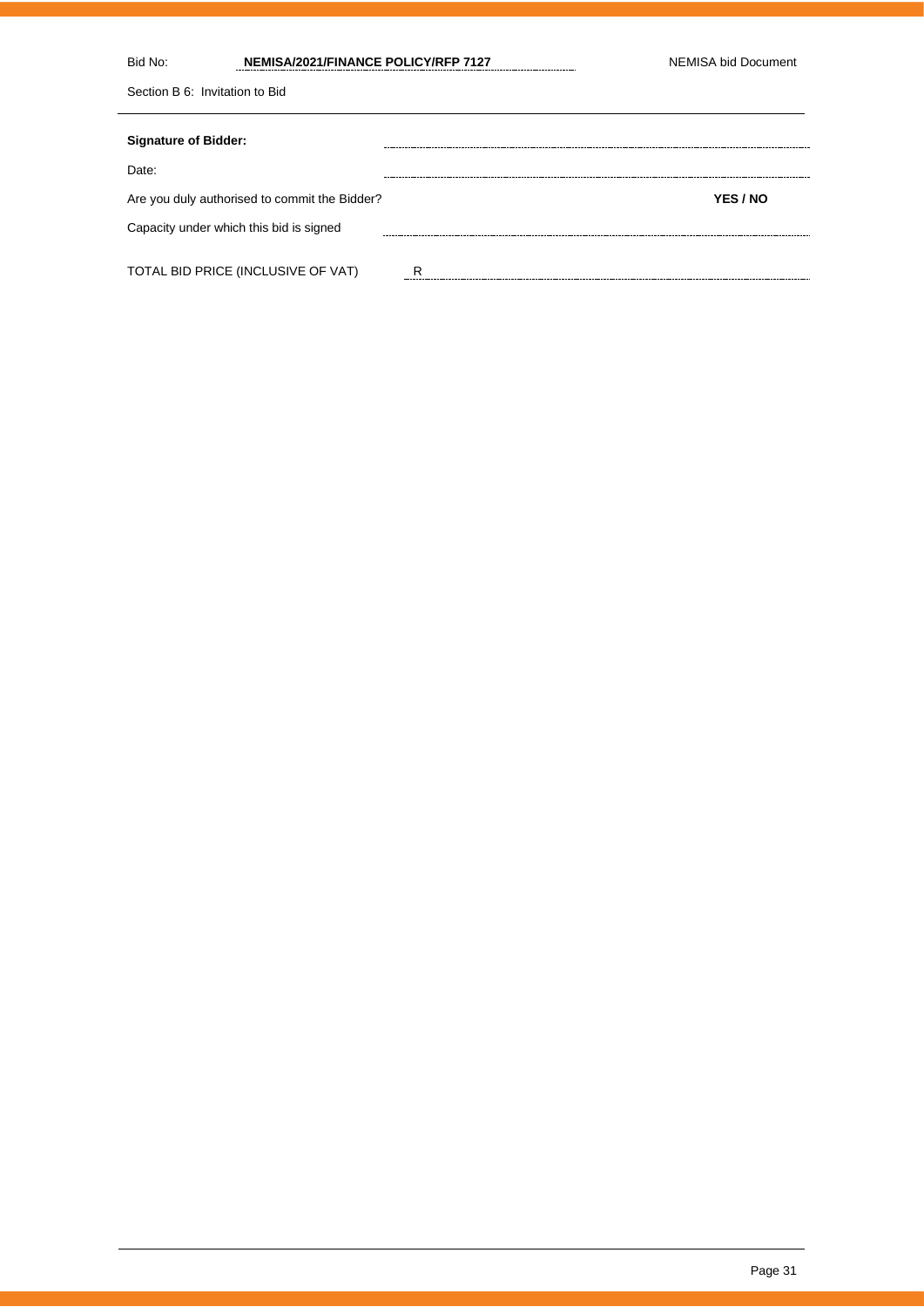Section B 7: Pricing Schedule

# **PRICING SCHEDULE** Services **Return as Part 8**

| NAME OF<br><b>RESPONDENT:</b> |                                                                                                                                                                         |                      |                                        |  |
|-------------------------------|-------------------------------------------------------------------------------------------------------------------------------------------------------------------------|----------------------|----------------------------------------|--|
|                               | OFFER TO BE VALID FOR 60 DAYS FROM THE CLOSING DATE OF QUOTATION                                                                                                        |                      |                                        |  |
| <b>PAR NO</b>                 | <b>DESCRIPTION</b>                                                                                                                                                      |                      | <b>QUOTATION PRICE IN RSA CURRENCY</b> |  |
|                               | The accompanying information must be used for the formulation of proposals.                                                                                             |                      |                                        |  |
| 2                             | Respondents are required to indicate a ceiling price based on the total estimated time/fees for completion<br>of all phases and including all expenses for the project. | Amount excluding VAT | R                                      |  |
|                               |                                                                                                                                                                         | VAT @ 15%            | R                                      |  |
|                               |                                                                                                                                                                         | Total including VAT  | R                                      |  |
| 3                             | Period required for commencement with project after acceptance of quotation.                                                                                            |                      |                                        |  |
| 4                             | Estimated person-days for completion of the project.                                                                                                                    |                      |                                        |  |
| 5                             | Are the rates quoted firm for the full period of the contract?                                                                                                          |                      |                                        |  |
| 6                             | If not firm for the full period, provide details of the basis on which adjustments will be applied for, for example consumer price index.                               |                      |                                        |  |